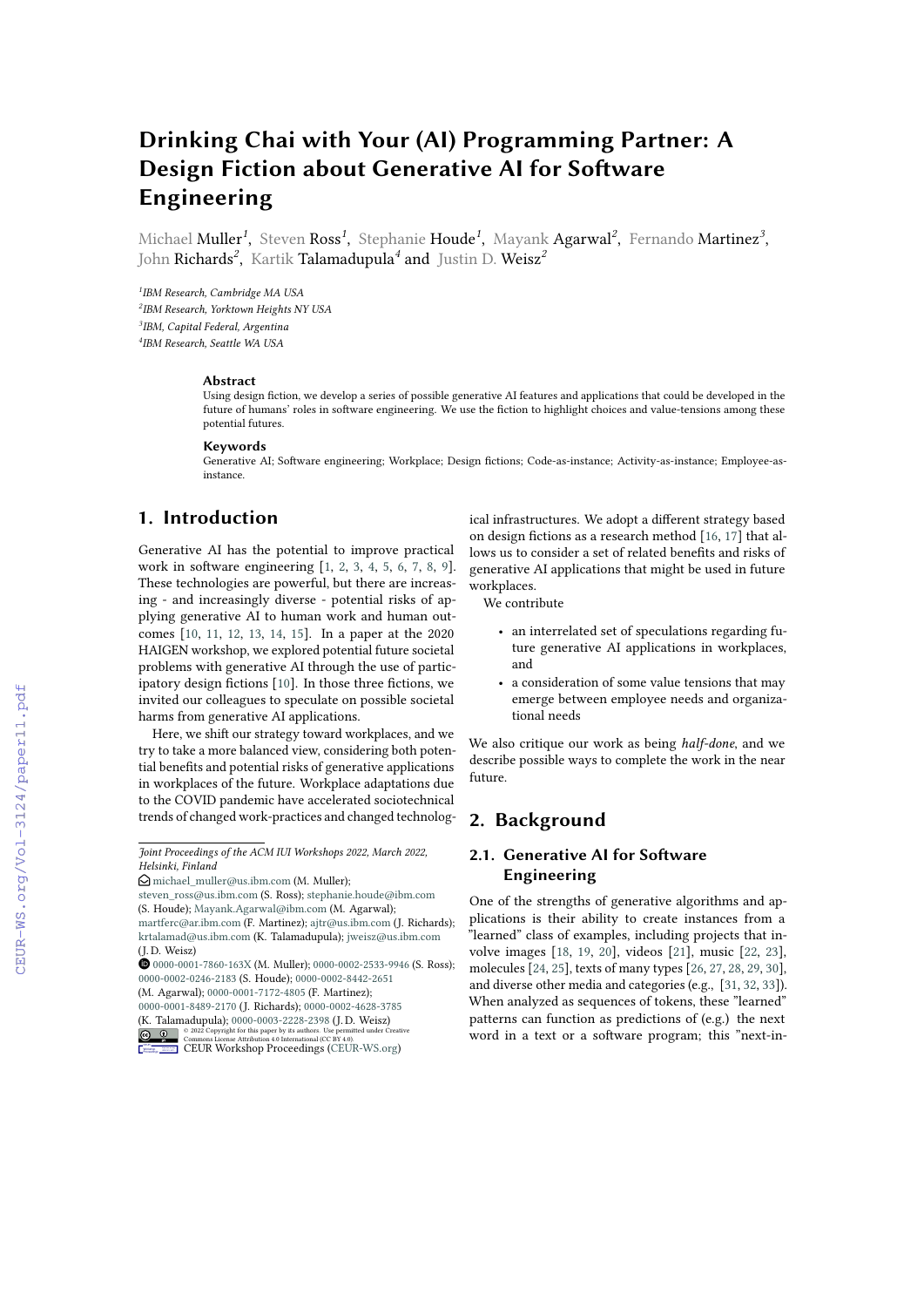sequence" aspect is a major focus of this paper, here extended to the "next" user actions.

While there is not space in this position paper to review the rich history of generative algorithms, we note briefly that many reports describe generative AI applications with both potential benefits [\[34,](#page-11-0) [35,](#page-11-1) [36\]](#page-11-2) and potential risks [\[37,](#page-11-3) [38,](#page-11-4) [39,](#page-11-5) [14,](#page-10-0) [12,](#page-10-1) [10\]](#page-10-2) to individuals or societies. Our team have been studying how generative application scan provide significant value to software engineers [\[26,](#page-10-3) [8,](#page-10-4) [28,](#page-10-5) [40\]](#page-11-6), and our IUI 2022 paper reports measurable successes [\[27\]](#page-10-6). In this position paper, we ask what types of instances might be created in the future, and whether organizations or societies may wish to place limits on the generation of certain types of instances.

In the history of theorizing *mixed-initiative* dynamics between humans and AIs, most scholars have imagined batch-like processes in which one party (human or AI) takes a first major step, and the second party (AI or human) completes the work through a second major step [\[41,](#page-11-7) [42,](#page-11-8) [43,](#page-11-9) [44,](#page-11-10) [45,](#page-11-11) [46,](#page-11-12) [47,](#page-11-13) [48\]](#page-11-14). While Conversational User Interfaces (CUIs) provide limited forms of on-going interactions, the sheer computational requirements of generative AI algorithms have made it difficult to design and build generative dialogic applications until recently (e.g., [\[49,](#page-11-15) [50,](#page-11-16) [51\]](#page-11-17)). An important problem in these dialogs will be how to control the generative AI execution from moment-to-moment - i.e., how to "tune" [\[52,](#page-11-18) [53\]](#page-11-19) or "steer" [\[22,](#page-10-7) [23\]](#page-10-8) the algorithm toward outcomes of value to their human partners. We speculate on how possible control-parameters might be provided to human users, and how particular values of those parameters might be recommended through content-based or social-based algorithms.

#### **2.2. Design Fictions**

For more than a decade, scholars have used design fictions as a core research method [\[16,](#page-10-9) [17\]](#page-10-10). Based on theorizing by Peirce [\[54\]](#page-11-20) over a century ago, Dunne and Martin summarized the potential of design fictions as *abductive* methods, stating that

> "The designers who can solve the most wicked problems do it through collaborative integrative thinking, using *abductive* logic, which means the logic of *what might be*. Conversely, *deductive* and *inductive* logic are the logic of what *should be* or *what is*… [\[55\]](#page-11-21) (italics added)

Abductive reasoning has also been claimed as a major tool for creatively building theory in approaches such as grounded theory [\[56,](#page-11-22) [57,](#page-11-23) [58,](#page-11-24) [59\]](#page-11-25) and thematic analysis [\[60,](#page-11-26) [61\]](#page-11-27). We apply future-oriented design fictions to extrapolate current phenomena and trends into possible futures [\[62,](#page-12-0) [63\]](#page-12-1) and to begin to interrogate those possible futures for their human implications and impacts [\[64,](#page-12-2) [65\]](#page-12-3). We hope that design fictions can contribute to the mixedinitiative discussions mentioned earlier, focusing attention the types of relationships that we envision between humans and AIs [\[47,](#page-11-13) [66\]](#page-12-4).

Design fictions may take several forms, including text, images, film, video, theatre, and physical objects [\[67,](#page-12-5) [68,](#page-12-6) [69,](#page-12-7) [70,](#page-12-8) [71,](#page-12-9) [17\]](#page-10-10), and may be particularized into recognizable genres such as fictional job adverts [\[72\]](#page-12-10), enactments [\[73\]](#page-12-11), technology probes [\[74,](#page-12-12) [75,](#page-12-13) [76\]](#page-12-14), product catalogs [\[74\]](#page-12-12), autobiographies [\[77\]](#page-12-15), and even clearly-fictitious conference papers [\[78,](#page-12-16) [79\]](#page-12-17). More familiarly, design fictions can take the form of stories [\[10,](#page-10-2) [66,](#page-12-4) [80,](#page-12-18) [81,](#page-12-19) [82,](#page-12-20) [83,](#page-12-21) [84,](#page-12-22) [85,](#page-12-23) [86,](#page-12-24) [71,](#page-12-9) [87,](#page-12-25) [88,](#page-13-0) [89\]](#page-13-1). We adopt the method of telling a story, through which we explore trends and possibilities at the intersection of technology, skilled human work, and values.<sup>[1](#page-1-0)</sup>

## **3. Design Fiction**

## **3.1. Crafting the Design Fiction**

Design fiction scholars emphasize that a fiction should provide a *perceptual bridge* [\[90\]](#page-13-2) between the reader and novel concepts that may be challenging [\[64,](#page-12-2) [91\]](#page-13-3) or even upsetting [\[74,](#page-12-12) [66,](#page-12-4) [10\]](#page-10-2). The temporary suspension of disbelief is considered important [\[92,](#page-13-4) [90\]](#page-13-2), and this is accomplished through narrative integrity and consistency of the imagined world [\[85,](#page-12-23) [93\]](#page-13-5) and through empathy with its protagonists [\[94,](#page-13-6) [95\]](#page-13-7). Auger states that "careful management of the speculation" is important, because "if it strays too far... the audience will not relate to the proposal resulting in a lack of engagement or connection" [\[90\]](#page-13-2). Design fictions use methods such as *diegesis* (the creation of a story-world) to communicate new possibilities and to discuss their consequences [\[96,](#page-13-8) [97,](#page-13-9) [16\]](#page-10-9).

We apply these principles by setting our story in a recognizable software engineering workplace - albeit with futuristic tools and the gradual unveiling of an unsettling workplace culture. To avoid aspects of the "uncanny valley" that can occur when AI agents behave in eerily human ways [\[98,](#page-13-10) [15\]](#page-10-11), we designed the conversational style of the generative AI assistant - "Your Programming Partner (YPP)" - to be recognizably non-human - even robotic in some ways.

## **3.2. Strategic Ambiguity**

While design fictions are usually crafted for specific intentions, it is also important that they act as *cul-*

<span id="page-1-0"></span> $<sup>1</sup>$ Methodological treatments of how to approach or write design</sup> fictions may be found in Markussen and Knutz [\[16\]](#page-10-9), Sturdee et al. [\[17\]](#page-10-10), Huusko et al. huusko2018structuring, Blythe and Wright [\[65\]](#page-12-3), and Cheon and Su [\[77\]](#page-12-15); see also Blythe and Encinas [\[68\]](#page-12-6) and Baumer et al. [\[78\]](#page-12-16) for approaches to assessing or evaluating design fictions.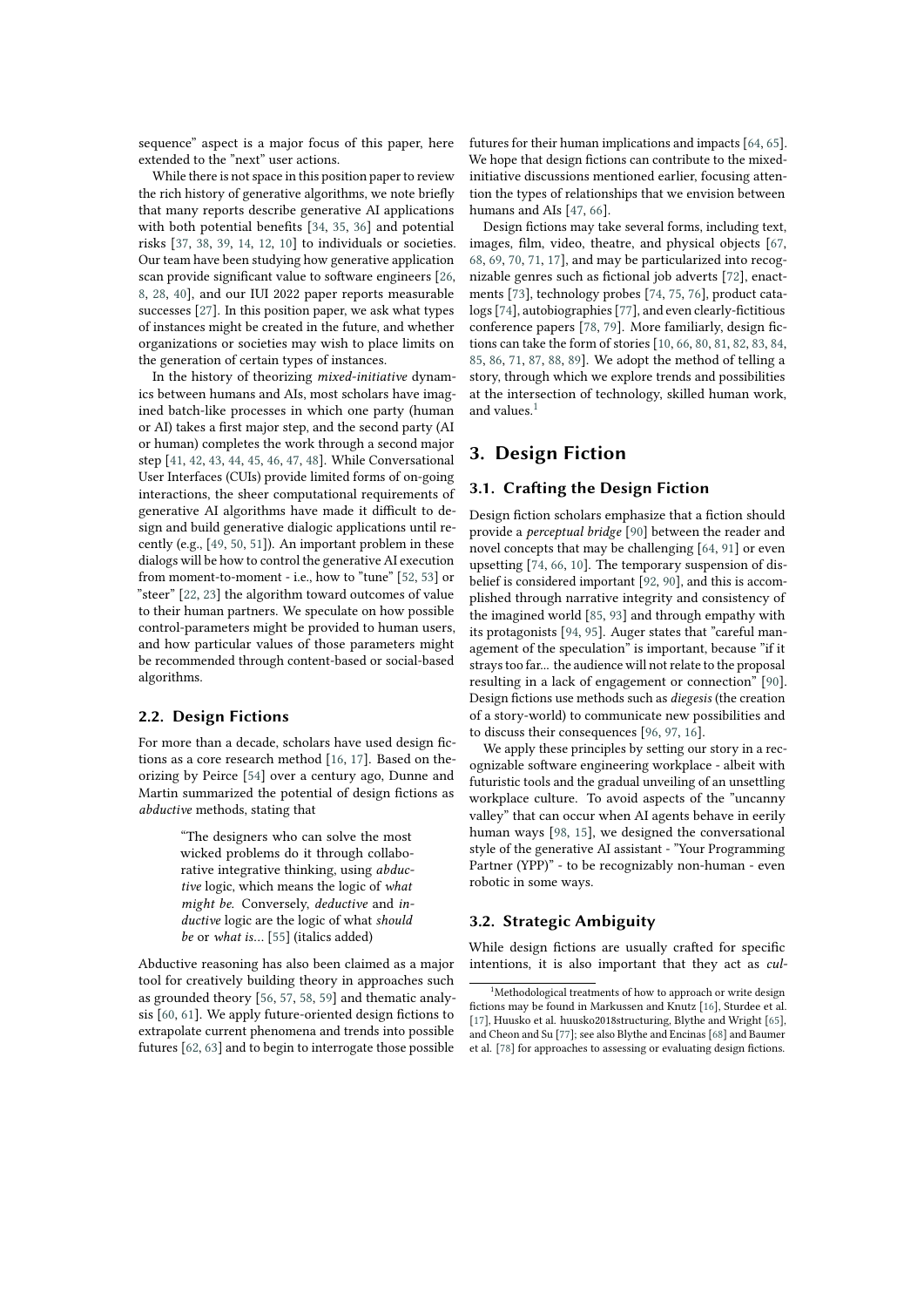*tural probes* [\[99\]](#page-13-11), actively engaging the reader to form their own interpretations and to draw their own conclusions [\[100,](#page-13-12) [101,](#page-13-13) [75,](#page-12-13) [16,](#page-10-9) [102\]](#page-13-14). Coulton et al. note that "it seems that Design Fiction has ambiguity 'baked in' " [\[103\]](#page-13-15), and researchers have tried to balance among diegetic factors such as familiarity and consistency, vs. the ambiguity that is needed to encourage new (e.g., abductive [\[55\]](#page-11-21)) thinking among their readers [\[66,](#page-12-4) [68,](#page-12-6) [104\]](#page-13-16).

The strategy of ambiguity can be particularly important if the fiction addresses value tensions [\[105,](#page-13-17) [84,](#page-12-22) [80\]](#page-12-18). Ambe [\[83\]](#page-12-21) and Huusko [\[64\]](#page-12-2) argue that many technology applications may have both utopian and dystopian implications, and these implications may be different for different stakeholders [\[106,](#page-13-18) [107\]](#page-13-19). Feminist technoscience convergently urges us to consider each person's perspective, and to question power differentials [\[108,](#page-13-20) [109,](#page-13-21) [110,](#page-13-22) [111\]](#page-13-23). We noted above that design fictions may be designed to raise challenging or upsetting questions. Using a formulation from Haraway's feminist theorizing [\[112\]](#page-13-24), Sondergaard et al. suggest that we need to "stay with the trouble" of value tensions in AI:

> "Might we allow the [AI assistant] to be not just good or bad, submissive or dominant, but a complicated, contradictory being?... The future world serves as a projection of current issues and conflicts, and thus the future becomes a way of looking at ourselves and our culture." [\[70\]](#page-12-8)

We tried to apply these rather open-ended concepts by deliberately leaving certain details unspecified, including the gender-identities of the actors, the nature of the actors in certain workplace roles, and the reasons for the loneliness that is experienced by the protagonist. We also presented certain potential value tensions in a relatively neutral way, to emphasize the questions rather than to impose premature closure on complex ethical topics.

For brevity, we now proceed directly to the design fiction.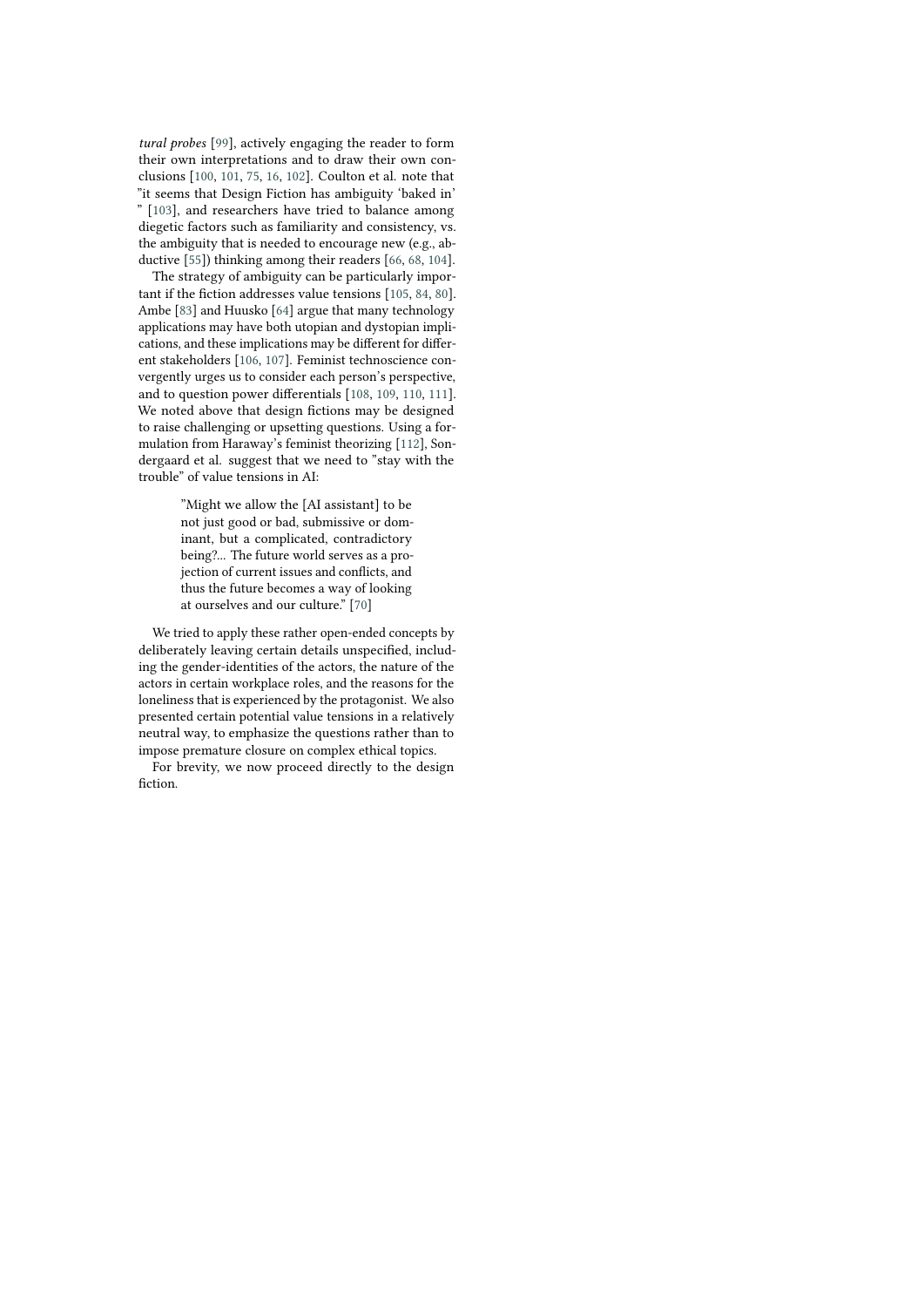| <b>Fiction</b>                                                                                                                                                                                                                                                                                                                                                                                                                                                                                                                                                                                                                                                                                                             | <b>Notes</b>                                                                                                                                                                                             |
|----------------------------------------------------------------------------------------------------------------------------------------------------------------------------------------------------------------------------------------------------------------------------------------------------------------------------------------------------------------------------------------------------------------------------------------------------------------------------------------------------------------------------------------------------------------------------------------------------------------------------------------------------------------------------------------------------------------------------|----------------------------------------------------------------------------------------------------------------------------------------------------------------------------------------------------------|
| Drinking Chai with Your (AI) Programming Partner                                                                                                                                                                                                                                                                                                                                                                                                                                                                                                                                                                                                                                                                           |                                                                                                                                                                                                          |
| <1> Tikaani had been postponing work to translate the UX of the<br>enormous BiggerFin application that their team was modernizing<br>from its legacy Cobol code. So much had changed in the decades                                                                                                                                                                                                                                                                                                                                                                                                                                                                                                                        | Motivation and Setting.                                                                                                                                                                                  |
| since BiggerFin was originally deployed. Everyone who had been on<br>the original BiggerFin team had retired or moved on to other jobs.<br>Generative translation technologies had become increasing accurate<br>to convert the back-end code, but modernizing the UI was still a<br>challenge for AIs. The UI remained a challenge because web-based UI<br>technologies were now much better, and corporations' expectations<br>for what was considered "good design" had also changed. Today was<br>the day to do this! And it would distract Tikaani from the loneliness<br>of the office, with so many unoccupied desks. Fortunately, Tikaani<br>had a conversational generative AI (genAI) assistant that could help, | Problems with legacy applica-<br>tions [26, 27].                                                                                                                                                         |
| named "Your Programming Partner" (YPP).                                                                                                                                                                                                                                                                                                                                                                                                                                                                                                                                                                                                                                                                                    | Why is the office so empty?                                                                                                                                                                              |
|                                                                                                                                                                                                                                                                                                                                                                                                                                                                                                                                                                                                                                                                                                                            | Introduce the AI Assistant.                                                                                                                                                                              |
| <2> Tikaani opened the spec from the design team, and called up YPP.<br>YPP displayed "Greetings follow. Good morning, Tikaani. Today we<br>will have a good day, a very good day," and followed with "Adver-<br>tisement follows. Try BerryBytes in the ByteBar. They're brainfood.<br>They can reduce any unwanted aftertastes"                                                                                                                                                                                                                                                                                                                                                                                          | Establish YPP's robotic voice, re-<br>ducing the likelihood of uncanny<br>valley effects [113, 114].<br>Messages from multiple entities<br>may be delivered through the YPP<br>conversational interface. |
| <3> During the previous modernization project, Tikaani had told YPP<br>that its nickname was going to be "Y". Tikaani pressed the speech-to-<br>text key, and said "Y, please review the spec," and made a gesture to<br>tell YPP which document was the spec.                                                                                                                                                                                                                                                                                                                                                                                                                                                             | Personalization of the social pres-<br>ence of the AL                                                                                                                                                    |
|                                                                                                                                                                                                                                                                                                                                                                                                                                                                                                                                                                                                                                                                                                                            | Speech-to-text.<br>Gestural component of UI.                                                                                                                                                             |
| <4> "Drink chai," said YPP. Tikaani took a sip of chai.                                                                                                                                                                                                                                                                                                                                                                                                                                                                                                                                                                                                                                                                    | Introduce a theme that will become<br>complexified later.                                                                                                                                                |
| <5> After a brief pause, YPP displayed, "To perform a generative trans-<br>lation from spec to architecture. a set of examples is required. Recom-<br>mendations follow: Finance/big-institution; Finance/small-institution;<br>Corporate; SMB; or say 'other' for non-recommended domains." Each<br>recommendation was displayed as a selectable button, so that Tikaani's<br>choice would immediately lead to action by YPP.                                                                                                                                                                                                                                                                                             | Combined nature of recommenda-<br>tions as both informational and ac-<br>tionable.                                                                                                                       |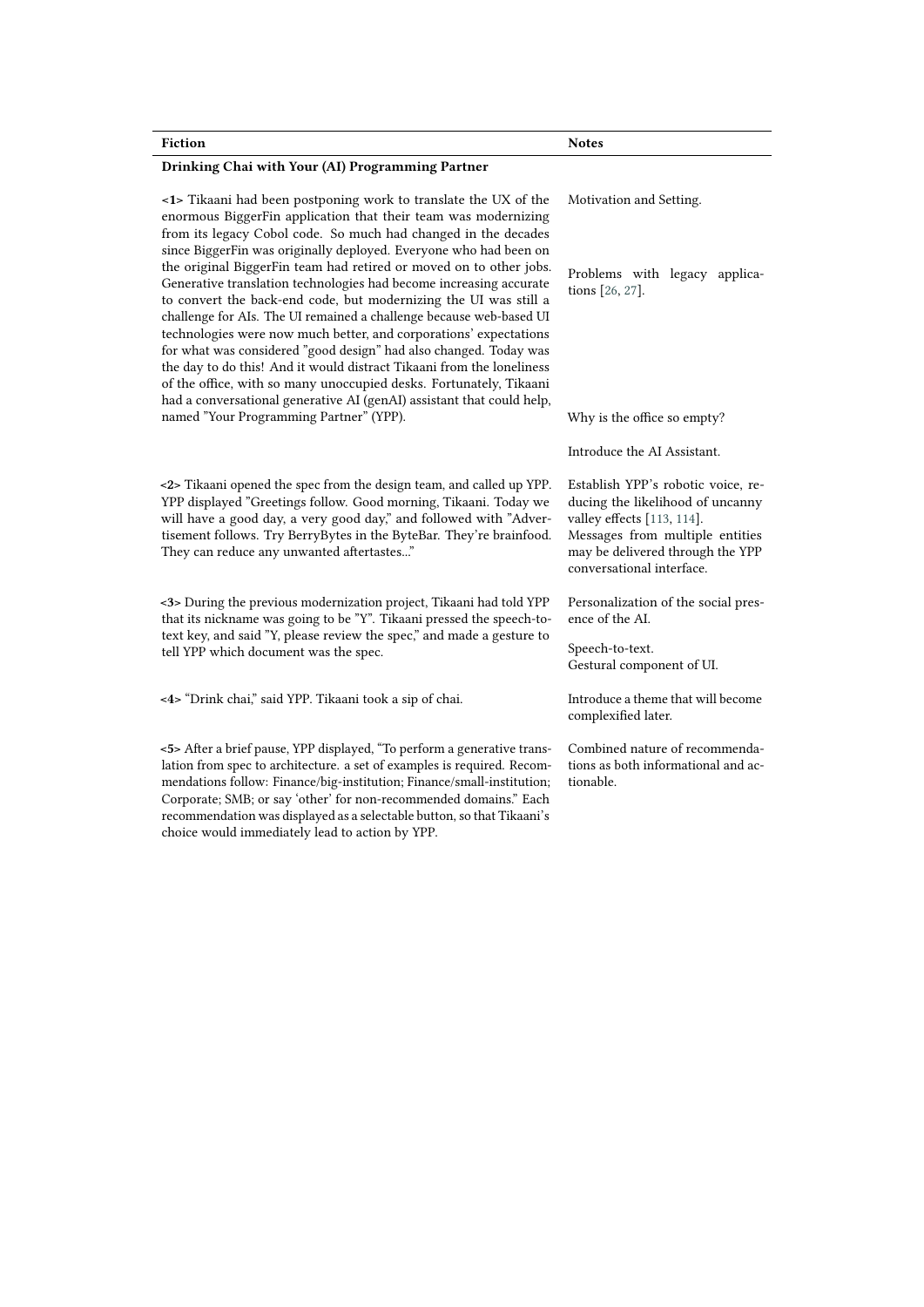#### **Fiction** Notes

**<6>** While it was true that BiggerFin was indeed a large financial client and would have been a partial match to "Finance/big-institution," the clients of BiggerFin for this service would be people and small businesses seeking micro-loans. Tikaani wanted to use a more social search strategy to make their choice. There was no one nearby to ask, so Tikaani typed, "Display team members along with the number of financial projects they have worked on." YPP produced the list, again making each row of the displayed table into a button-for-action. Tikaani saw that Yu had worked on 20 similar projects. Yu had been Tikaani's mentor when they joined the company, and Tikaani missed the days when they had traded ironic comments over tea. Tikaani gestured to the "Yu – Finance projects" row, and YPP accepted this gesture as a choice+command, and began to work.

**<7>** YPP displayed, "Further guidance is required. Recommendations follow. (1) Granularity of microservices can be one of: micro, mini, or macro. Macro is recommended. (2) Optimization can be a weighted sum of: performance, maintainability, alignment-to-code, alignmentto-usage/natural-seams, alignment-to-data. Balanced weights are recommended." Tikaani revised the granularity to micro, and accepted YPP's recommendations about optimization weights.

**<8>** YPP asked, "You usually prefer a JupyterGen notebook rather than VSEdit. Decision required: Should a JupyterGen notebook with your usual defaults be used for this project?"

**<9>** YPP opened a JupyterGen notebook on Tikaani's display, and prepopulated the first cell with relevant Python libraries. Some of the libraries were open source, and some were proprietary libraries used to brand the modernized UXs as the company's products. YPP wrote major module names into the markdown cells that preceded each code cell, and added draft documentation for the classes that each code cell would contain. YPP wrote stub code into some cells, and proposed full implementations into other cells.

Human can override AI's recommendation...

... and can specify a different, more social way of choosing data.

Introduce Yu as a colleague, to be complexified below.

Similarly to **<5>**, each row of the display functions as both informational and actionable.

Build YPP's robotic nature through engineering-style passive voice. Show multiple "tunable parameters" of the generative algorithm [\[115,](#page-13-27) [116,](#page-13-28) [117\]](#page-13-29).

Human can revise recommendation or accept as-is.

YPP has "learned" a generative model of Tikaani's actions from past projects, and has predicted Tikaani's most likely "next action" today, saving Tikaani's time in the notebook.

Generative AI provides partial results for human to complete [\[26\]](#page-10-3).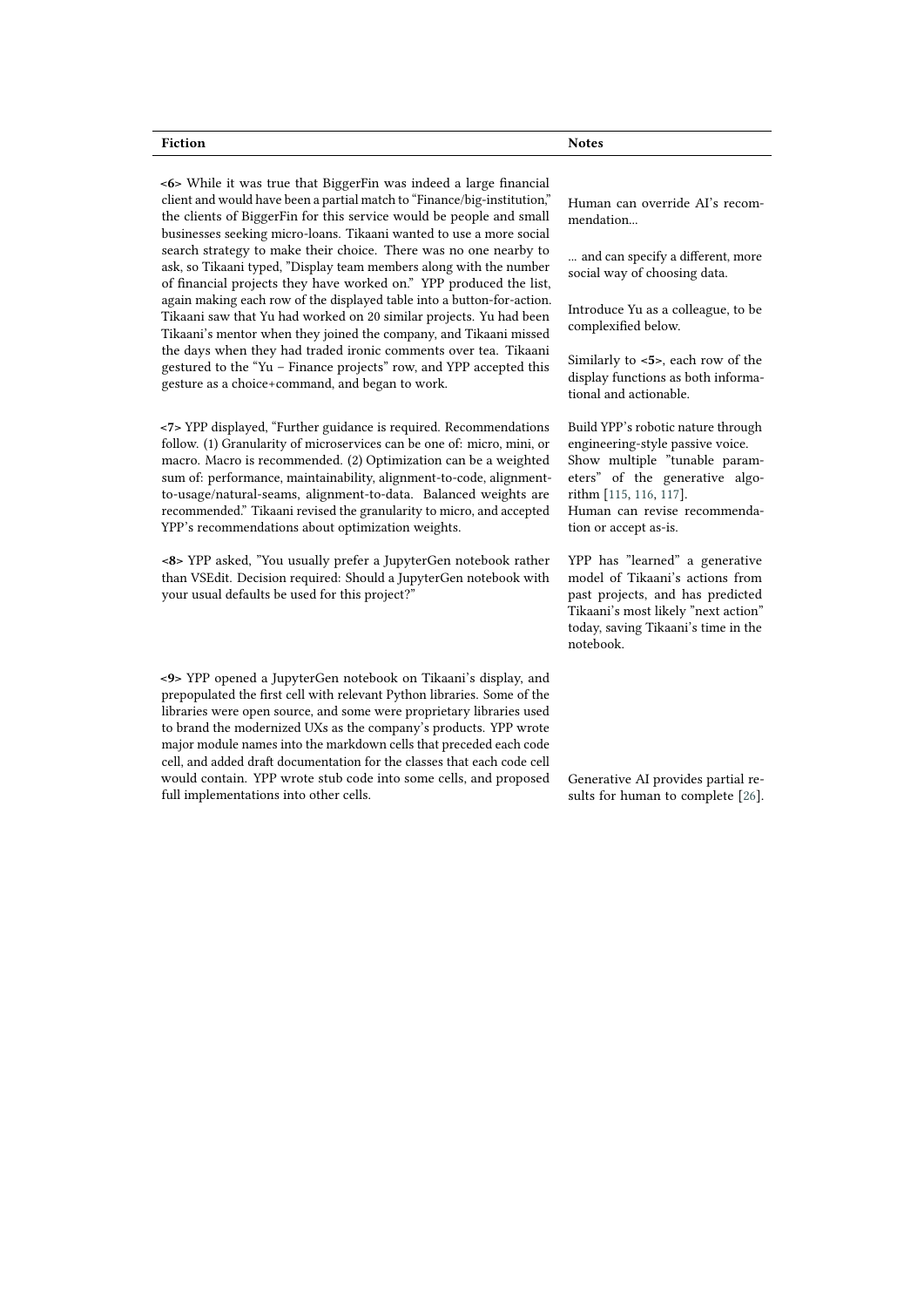|                                                                                                                                                                                                                                                                                                                                                                                                                                                                                                                                                                                           | <b>Notes</b>                                                                                                                                                                                                       |
|-------------------------------------------------------------------------------------------------------------------------------------------------------------------------------------------------------------------------------------------------------------------------------------------------------------------------------------------------------------------------------------------------------------------------------------------------------------------------------------------------------------------------------------------------------------------------------------------|--------------------------------------------------------------------------------------------------------------------------------------------------------------------------------------------------------------------|
| <10> As YPP began to display the coding strategy into the shared Slack<br>channel, Tikaani finished their sip of chai and put their cup down.<br>Now that YPP was doing most of the work, Tikaani could relax and<br>watch it unfold. They knew that they would need to review YPP's code,<br>but they hadn't had to correct YPP's architectural assumptions during<br>the past year. YPP called Tikaani's attention to lower-confidence code,<br>and Tikaani made edits as needed. Tikaani was impressed that "Y"<br>had learned so much of Tikaani's individual coding practices during | Reflection on how the human's role<br>has changed - mostly for the better.                                                                                                                                         |
|                                                                                                                                                                                                                                                                                                                                                                                                                                                                                                                                                                                           | AI flags low-confidence outcomes<br>for human action.                                                                                                                                                              |
| their last year together. It was true that Tikaani missed the days when<br>people actually had to solve their own coding problems without genAI<br>support. But work with "Y" was easier, and much faster, and actually                                                                                                                                                                                                                                                                                                                                                                   | User modeling.                                                                                                                                                                                                     |
| produced fewer bugs. This day of work with "Y", while maybe a little<br>bit boring, was going to be a highly productive and also pleasurable -<br>perhaps, indeed, a very good day.                                                                                                                                                                                                                                                                                                                                                                                                       | Benefits of human+genAI collabo-<br>ration.                                                                                                                                                                        |
| <11> YPP displayed, "Recognition follows. You earned 5 BerryByte<br>points. Points were downloaded to your ID chip. Don't forget to<br>redeem them at the ByteBar." And after a moment, "CyberHR hope<br>that this recognition will help you to have a good day, a very good<br>day."                                                                                                                                                                                                                                                                                                     | Incentives delivered through the<br>conversational UI.                                                                                                                                                             |
| <12> "Drink chai," YPP said. Tikaani took a sip of chai.                                                                                                                                                                                                                                                                                                                                                                                                                                                                                                                                  |                                                                                                                                                                                                                    |
| <13> Tikaani began to perform a detailed review of the code that YPP<br>had generated. As Tikaani opened a generic class, YPP displayed,<br>"There are alternative modules to consider. Actionable Explanation<br>follows. Class QuikClientPortfolio() from commercial package QuikFi-<br>nance would be 20% faster, but has license fees that are usually \$5k to<br>\$8k. Do you want to use QuikClientPortfolio() and submit a request<br>for approval?"                                                                                                                               | AI initiates consultation, but allows<br>human to make the business deci-<br>sion.                                                                                                                                 |
| <14> Unsure of how to make the decision, Tikaani typed, "Inquire<br>through YourPartnetNet for colleagues who have knowledge of Quik-<br>ClientPortfolio. Poll 'Which release of QuikClientPortfolio is stable?'<br>and indicate my status as Blocked. Use probable-knowldege feature.<br>Anonymous responses are acceptable."                                                                                                                                                                                                                                                            | The network of "Partner" AIs func-<br>tions as a Transactional Memory<br>System (TMS) [118]. It stores<br>records of "who knows what" [119,<br>120], and it "learns" each em-<br>ployee's knowledge trajectory, so |
| <15> A minute later, YPP displayed, "6 colleagues responded. 5 said Re-<br>lease 15.3 is stable. 1 said Release 15.1 is stable. Two non-anonymized<br>names are available."                                                                                                                                                                                                                                                                                                                                                                                                               | that it can generate probable<br>knowledge-states based on past ac-<br>tivities [121].                                                                                                                             |
| <16> Tikaani decided to accept the majority opinion. They typed,<br>"Estimate likelihood of approval for QuikClientPortfolio Release 15.3,<br>based on data from the current year only."                                                                                                                                                                                                                                                                                                                                                                                                  |                                                                                                                                                                                                                    |
| <17> YPP displayed, "Estimation follows. Package QuikFinance has<br>been approved on 82% of projects this year. Based on your personal<br>history with requests, likelihood of approval for you is 90%." Then<br>YPP repeated, "Do you want to use QuikClientPortfolio() and submit<br>a request for approval?"                                                                                                                                                                                                                                                                           | AI can access the human's personal<br>history of this category of request.                                                                                                                                         |
|                                                                                                                                                                                                                                                                                                                                                                                                                                                                                                                                                                                           | Reinforce the robotic-voice repeti-<br>tion of the question.                                                                                                                                                       |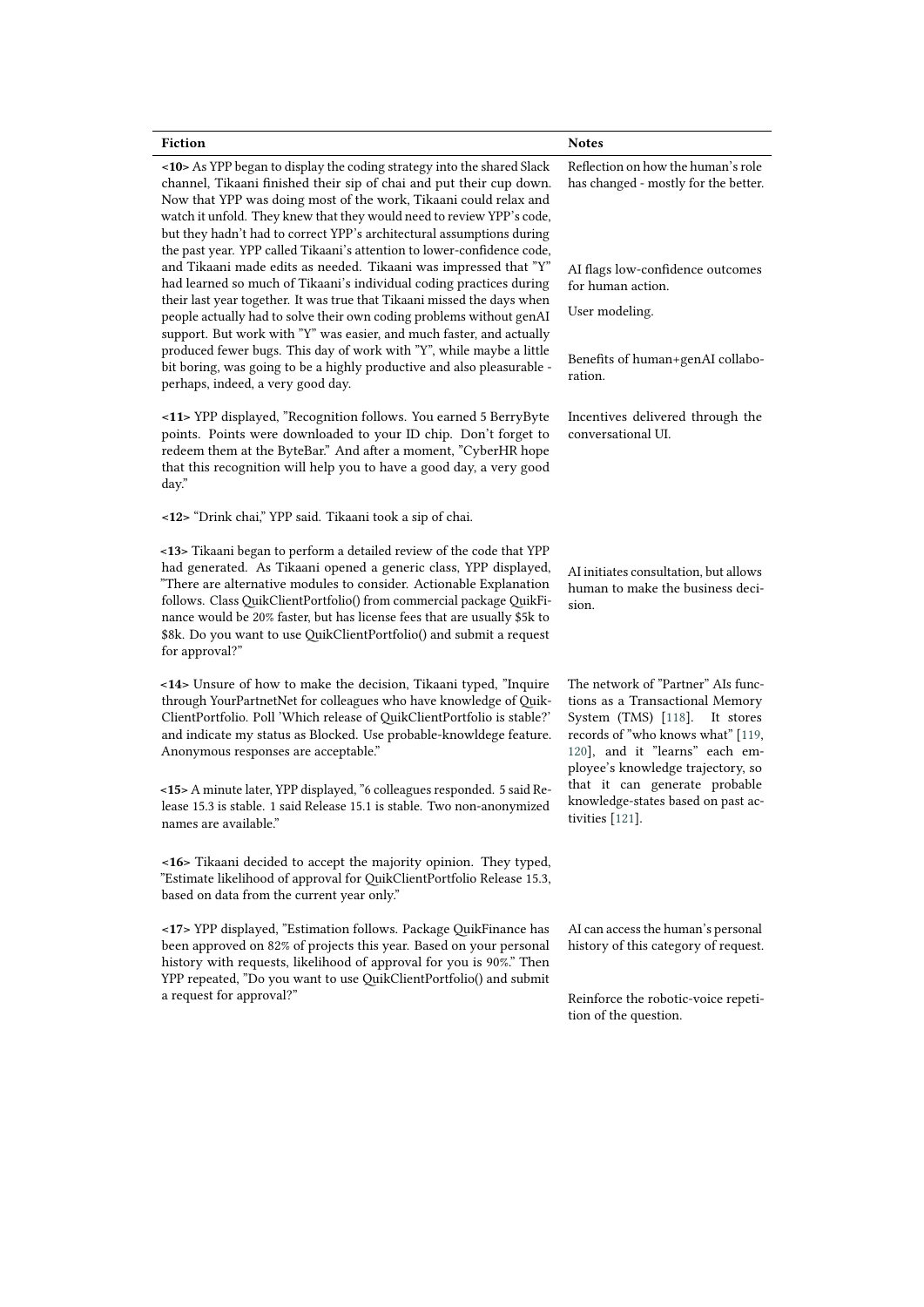| <b>Fiction</b>                                                                                                                                                                                                                                                                                                                                                                                                                                                                                                                                                                                                                                                                                                                                                                                                                                                                                                                                                                                                                    | <b>Notes</b>                                                                                                                                                                      |
|-----------------------------------------------------------------------------------------------------------------------------------------------------------------------------------------------------------------------------------------------------------------------------------------------------------------------------------------------------------------------------------------------------------------------------------------------------------------------------------------------------------------------------------------------------------------------------------------------------------------------------------------------------------------------------------------------------------------------------------------------------------------------------------------------------------------------------------------------------------------------------------------------------------------------------------------------------------------------------------------------------------------------------------|-----------------------------------------------------------------------------------------------------------------------------------------------------------------------------------|
| <18> Tikaani pressed the speech-to-text key and said, "Paste Quik-<br>ClientPortfolio, generate documentation of the decision rationale via<br>GPT-neo and display it." YPP generated the rationale. Tikaani re-<br>viewed, and made two corrections. Tikaani said "Send request for<br>approval, and add to my personal log." YPP displayed each step as it<br>completed it.                                                                                                                                                                                                                                                                                                                                                                                                                                                                                                                                                                                                                                                     | Generative production of request-<br>for-approval.                                                                                                                                |
|                                                                                                                                                                                                                                                                                                                                                                                                                                                                                                                                                                                                                                                                                                                                                                                                                                                                                                                                                                                                                                   | Generative AI provides partial<br>results for the human to com-<br>plete [26].                                                                                                    |
| <19> "Drink chai," YPP said. Tikaani sipped.                                                                                                                                                                                                                                                                                                                                                                                                                                                                                                                                                                                                                                                                                                                                                                                                                                                                                                                                                                                      |                                                                                                                                                                                   |
| <20> Tikaani found a serious domain-related problem in one of YPP's<br>generated modules. Apparently YPP didn't understand that micro-<br>financing often involved clients with little collateral and incomplete<br>credit histories. Tikaani knew that there would need to be additional<br>factors added to the model. They began to rewrite the generated class<br>from scratch. YPP issued a first warning: "The recommended module<br>for this functionality is based on the MonthProjection() class from the                                                                                                                                                                                                                                                                                                                                                                                                                                                                                                                | Human contextual knowledge is<br>uniquely informative [122, 123].                                                                                                                 |
|                                                                                                                                                                                                                                                                                                                                                                                                                                                                                                                                                                                                                                                                                                                                                                                                                                                                                                                                                                                                                                   | However, the human is violating<br>work norms.                                                                                                                                    |
| FinBlast library." Tikaani continued to write code.                                                                                                                                                                                                                                                                                                                                                                                                                                                                                                                                                                                                                                                                                                                                                                                                                                                                                                                                                                               | The human is stubborn.                                                                                                                                                            |
| <21> YPP continued, "Explanation follows. The estimated cost in<br>work time for writing your own version is 3-5 hours for you, plus<br>2-4 hours for the QA team to test your new code, with a heightened<br>risk of bugs of 34%. Required action follows. (1) provide rationale for<br>writing your own version of this module; then (2) shift your work to a<br>different module while (3) your rationale is automatically sent to your<br>team-lead for approval. Full disclosure follows. There is a possibility<br>that your team-lead will need to (4) auto-escalate your rationale to<br>higher human management for further review. This may include a<br>review of your user profile, with possible modification to your profile."                                                                                                                                                                                                                                                                                      | AI explains the costs of the human<br>action                                                                                                                                      |
|                                                                                                                                                                                                                                                                                                                                                                                                                                                                                                                                                                                                                                                                                                                                                                                                                                                                                                                                                                                                                                   | and the approvals process that<br>the human must follow                                                                                                                           |
|                                                                                                                                                                                                                                                                                                                                                                                                                                                                                                                                                                                                                                                                                                                                                                                                                                                                                                                                                                                                                                   | including a policy-based risk.                                                                                                                                                    |
| <22> Tikaani sighed. They wrote the rationale, and moved on to the<br>next one of YPP's generated documentation markdown cells. This day<br>was looking less pleasurable.                                                                                                                                                                                                                                                                                                                                                                                                                                                                                                                                                                                                                                                                                                                                                                                                                                                         | AI has become a projection of ex-<br>ecutive policy and power [124].                                                                                                              |
| <23> YPP played an audio clip and displayed, "CyberHR offer follows.<br>You could be eligible for the BOGIE program. Buy Out Generative<br>Image of Employee can enroll you at 150% of your base pay to help<br>create a digital employee with your skills - a virtual you! Your work<br>records are applied automatically as training data, and you may be<br>asked to fine-tune the model. You receive 150% of your base pay<br>for the 12 months of development, which you receive as your buy<br>out bonus when your employment terminates at the end of those<br>12 months. You agree that the contents of the model become the<br>intellectual property of the company. Depending on how well your<br>BOGIE image performs, you may be asked to stay on to continue the<br>fine-tuning as an external consultant. Contact CyberHR to find out<br>if you qualify for this exciting program." The display was in a modal<br>dialogbox, so Tikaani had to reply "I'm interested" or "Ask me later"<br>to return to their work. | Did the CyberHR AI use emotion-<br>sensing algorithms [125] to deter-<br>mine that the human may be per-<br>suadable to take the buy-out that<br>will benefit the company? [126]. |
|                                                                                                                                                                                                                                                                                                                                                                                                                                                                                                                                                                                                                                                                                                                                                                                                                                                                                                                                                                                                                                   | The same generative technology<br>that allowed YPP to predict the hu-<br>man's preferred JupyterGen imple-<br>mentation environment <8>, can<br>be used to create v-Tikaani.      |
|                                                                                                                                                                                                                                                                                                                                                                                                                                                                                                                                                                                                                                                                                                                                                                                                                                                                                                                                                                                                                                   |                                                                                                                                                                                   |
|                                                                                                                                                                                                                                                                                                                                                                                                                                                                                                                                                                                                                                                                                                                                                                                                                                                                                                                                                                                                                                   |                                                                                                                                                                                   |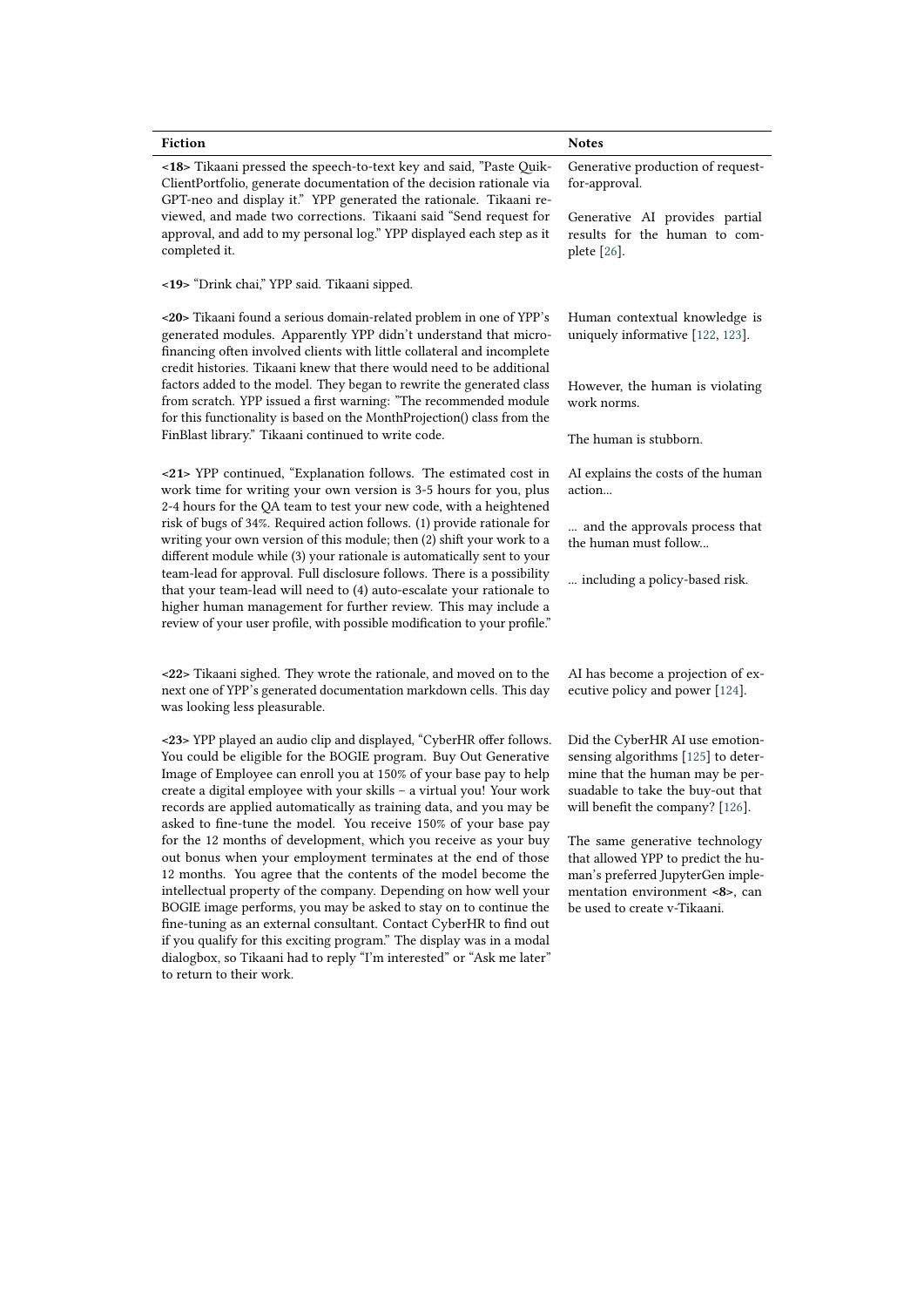| <b>Fiction</b>                                                                                                                                                                                                                                                                                                                                                                                                                                                                                                                                                                                                                                                                                                                                                                                                                                                                                                                                                                                                                                                                                                                                                     | <b>Notes</b>                                                                                                                                                                                                                                                                                                                        |
|--------------------------------------------------------------------------------------------------------------------------------------------------------------------------------------------------------------------------------------------------------------------------------------------------------------------------------------------------------------------------------------------------------------------------------------------------------------------------------------------------------------------------------------------------------------------------------------------------------------------------------------------------------------------------------------------------------------------------------------------------------------------------------------------------------------------------------------------------------------------------------------------------------------------------------------------------------------------------------------------------------------------------------------------------------------------------------------------------------------------------------------------------------------------|-------------------------------------------------------------------------------------------------------------------------------------------------------------------------------------------------------------------------------------------------------------------------------------------------------------------------------------|
| <24> After the frustration of having to justify a necessary rewrite,<br>Tikaani was almostly ready to take the buy-out offer. But no. When<br>the work was good, it was still interesting - even though it was lonelier<br>now that Yu had taken the buy-out and had been replaced with v-Yu.<br>Tikaani declined the offer, and went back to coding.                                                                                                                                                                                                                                                                                                                                                                                                                                                                                                                                                                                                                                                                                                                                                                                                              | Yu had agreed to be replaced by a<br>virtual employee that was genera-<br>tively modeled based on Yu's work<br>records.                                                                                                                                                                                                             |
| <25> "Drink chai," YPP said. Tikaani glared at the screen.                                                                                                                                                                                                                                                                                                                                                                                                                                                                                                                                                                                                                                                                                                                                                                                                                                                                                                                                                                                                                                                                                                         | Tikaani is experiencing negative af-<br>fect.                                                                                                                                                                                                                                                                                       |
| <26> "Drink chai, YPP repeated, "You are at 46%. Explanation follows.<br>Having a good day is an employee responsibility. Chai helps. Below<br>40%, level-1 reporting to management is mandated. Required action<br>follows. Drink chai." Was that a robot joke? Tikaani had heard rumors<br>of an experimental emotion module. Just before Yu had retired and<br>been replaced with v-Yu, Yu had suggested that -                                                                                                                                                                                                                                                                                                                                                                                                                                                                                                                                                                                                                                                                                                                                                 | Drinking chai is required by policy,<br>and is sensed by the AI.                                                                                                                                                                                                                                                                    |
| <27> YPP interrupted Tikaani's reverie. "Drink chai. You are at 42%."                                                                                                                                                                                                                                                                                                                                                                                                                                                                                                                                                                                                                                                                                                                                                                                                                                                                                                                                                                                                                                                                                              |                                                                                                                                                                                                                                                                                                                                     |
| <28> Tikaani gulped down a full mouthful of chai, and braced against<br>its metallic aftertaste. Tikaani thought back to the days when chai<br>was just an optional beverage that they drank with Yu's team during<br>tea-breaks. Now chai had become a mandatory delivery vehicle for the<br>Computer-Human Adaptive Intracellular. The the short-lived CHAI<br>virobots were linked to the cyberHR department through near-field<br>communications. The virobots monitored and corrected employees'<br>health and psychological engagement, based on a generated target<br>bio-labor profile from a "learned" dataset of biosignals from employees<br>with demonstrated productivity and sufficient job-tenure. Tikaani<br>prepared for the brief moment of dizziness as the virobots crossed<br>their blood-brain barrier to reach the emotion centers of the limbic<br>system. YPP's warnings had left Tikaani is a very grim mood. But<br>now, Tikaani felt the Intracellular beginning to activate. Tikaani<br>experienced a familiar calm. Despite the loneliness of the mostly-<br>empty office, it was going to be a good day after all, a very good day. | Similarly to policy-based cam-<br>paigns to improve employee en-<br>gagement[127, 128, 129], the com-<br>pany helps employees to work hap-<br>pily and productively through bio-<br>logical interventions<br>which are highly effective, per-<br>haps benefiting company produc-<br>tivity and perhaps employee men-<br>tal health? |

Table 1: Design Fiction with explanatory notes.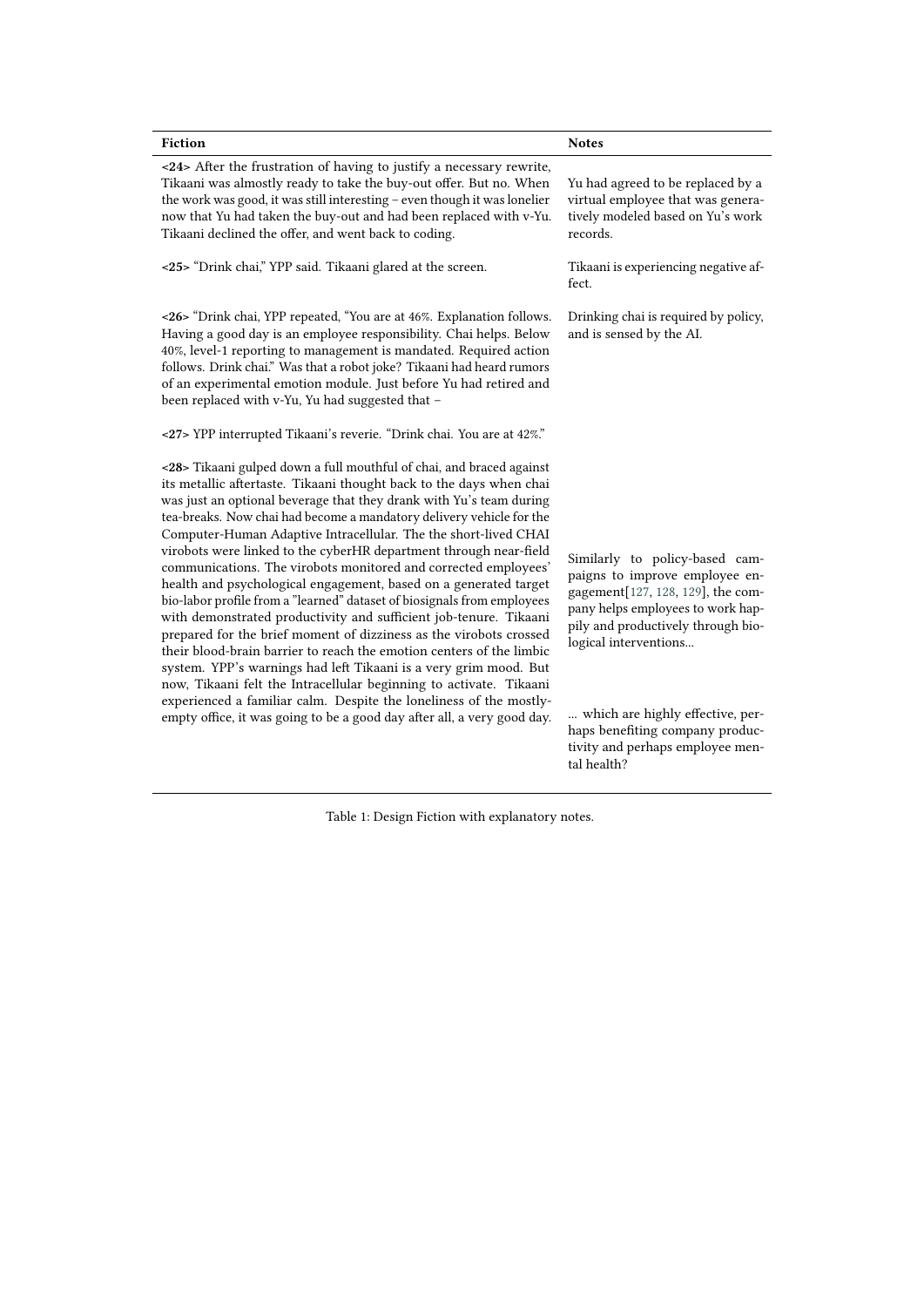## **4. Discussion**

For brevity, we will link our Discussion points to the fiction by reference to numbered paragraphs - e.g., "**<3>**."

## **4.1. Generative AI Applications and Features in Software Engineering Workplaces**

The "Drinking Chai" story explored a series of increasingly futuristic applications of generative AI. We briefly review them here:

- We began with the well-understood domain of **generative software translation** in paragraphs **<1, 3, 5, 7, 8, 9, 10>**, and we emphasized the need for human-AI partnerships in translation **<10, 13, 16, 20>** [\[28,](#page-10-5) [26,](#page-10-3) [27,](#page-10-6) [130\]](#page-14-11), sometimes guided by the AI's flagging of low-confidence translations **<10>** [\[26,](#page-10-3) [27\]](#page-10-6) and by the AI's recommendation of alternate classes and libraries **<10, 13>**. Applied inflexibly, the principle of generative anticipation of the "best" coding usages will lead to trouble in paragraphs **<20-22>**.
- We also included currently-available capabilities to **generate documentation** for the generated and modified code, as has been done in limited ways for source code **<18>** [\[40,](#page-11-6) [8\]](#page-10-4) and also for certain sub-genres of journalism (e.g., [\[131\]](#page-14-12)).
- We proposed capabilities for the human to **control, steer, and tune** specific aspects of the generative processes and outcomes **<5, 7>** [\[115,](#page-13-27) [22,](#page-10-7) [132\]](#page-14-13).
- We included GUI **style transfer** as a way of refining the generic translations **<6>** [\[133\]](#page-14-14).
- We proposed a more futuristic capability to **parse a specification document** into an architecture plan, and then into a high-level class structure **<3>** with necessary human guidance **<5, 7>** .
- Further into the future, we proposed that a generative assistant could **learn the work-practices of its human partner**, and could save the human's effort by suggesting and then implementing the anticipated "next steps" **<8, 9, 17>**.
- More controversially, we considered that organizations could develop **virtual versions of particular employees** through "learning" their individual work-practices and then implementing those patterns into a virtual replacement for the employee **<23, 24, 26>**. We acknowledge that this idea is futuristic. GANs and related algorithms require large amounts of data. While organizations may be able to use existing generative algorithms for the general case of human actions, further

research will be required to specialize these patterns to an individual human's pattern through a smaller set of personal data. We leave open the question of whether this would be a desirable outcome.

• Again controversially, we considered that organizations might use generative technologies to "learn" a **"best" set of employee attributes**, and might seek to impose those attributes on lesscompliant employees **<28>**.

In the preceding discussion, we listed an escalating series of generative features, and we provided evidence (where it exists) that current research may be trending toward those features. It may be useful to address the plausibility of the concept of virobots to influence employees' emotions **<26, 28>**. While the control aspects are futuristic, we note that in-dwelling digital devices have been part human medical audiology, endocrinology, and neurology for at least a decade [\[134\]](#page-14-15), now as part of a medical approach to Internet of Things [\[135\]](#page-14-16) with concomitant privacy and security risks [\[136,](#page-14-17) [137\]](#page-14-18). Some of these devices are already being used to modify the patient's brain state [\[138,](#page-14-19) [139\]](#page-14-20). In the commercial space, Applied Digital company's Verichip is marketed as a subdural injection of an RFID tag for building access[\[140\]](#page-14-21).

Further, we note that organizations have for years played white noise [\[141\]](#page-14-22) or curated music [\[142,](#page-14-23) [143,](#page-14-24) [144,](#page-15-0) [141\]](#page-14-22) to affect employees' mental status for specific organizational purposes such as enhanced concentration [\[143\]](#page-14-24), job-engagement [\[142\]](#page-14-23), and even reduction in costly *employee*-controlled overtime hours [\[144\]](#page-15-0). Thus, employers' interests in affecting employee mental state are already part of conventional office technologies, and implantable digital devices are already a medical and industrial reality, as is the use of signals from these devices to modify a person's internal milieu. The only questions that separate the existing state-of-the-art technologies and our paragraphs **<26, 28>** are: *What kinds of psychological modifications might be implemented in the future?* and *How would they be "delivered?"* and *Who controls those modifications?* and of course *Is this a desirable future?*

## **4.2. Value Tensions**

In keeping with theory and practice of design fictions [\[83,](#page-12-21) [64,](#page-12-2) [107,](#page-13-19) [91\]](#page-13-3) and feminist technoscience [\[109,](#page-13-21) [110,](#page-13-22) [108,](#page-13-20) [111\]](#page-13-23), we hoped to raise questions of personal, organizational, and societal values through our fiction. Our use of the principle of strategic ambiguity [\[103,](#page-13-15) [106,](#page-13-18) [70\]](#page-12-8) helps to highlight some of the tensions:

• What are the trade-offs of panoptic [\[145,](#page-15-1) [146\]](#page-15-2) surveillance on employees' work-practices to achieve organizational goals of productivity **<8,**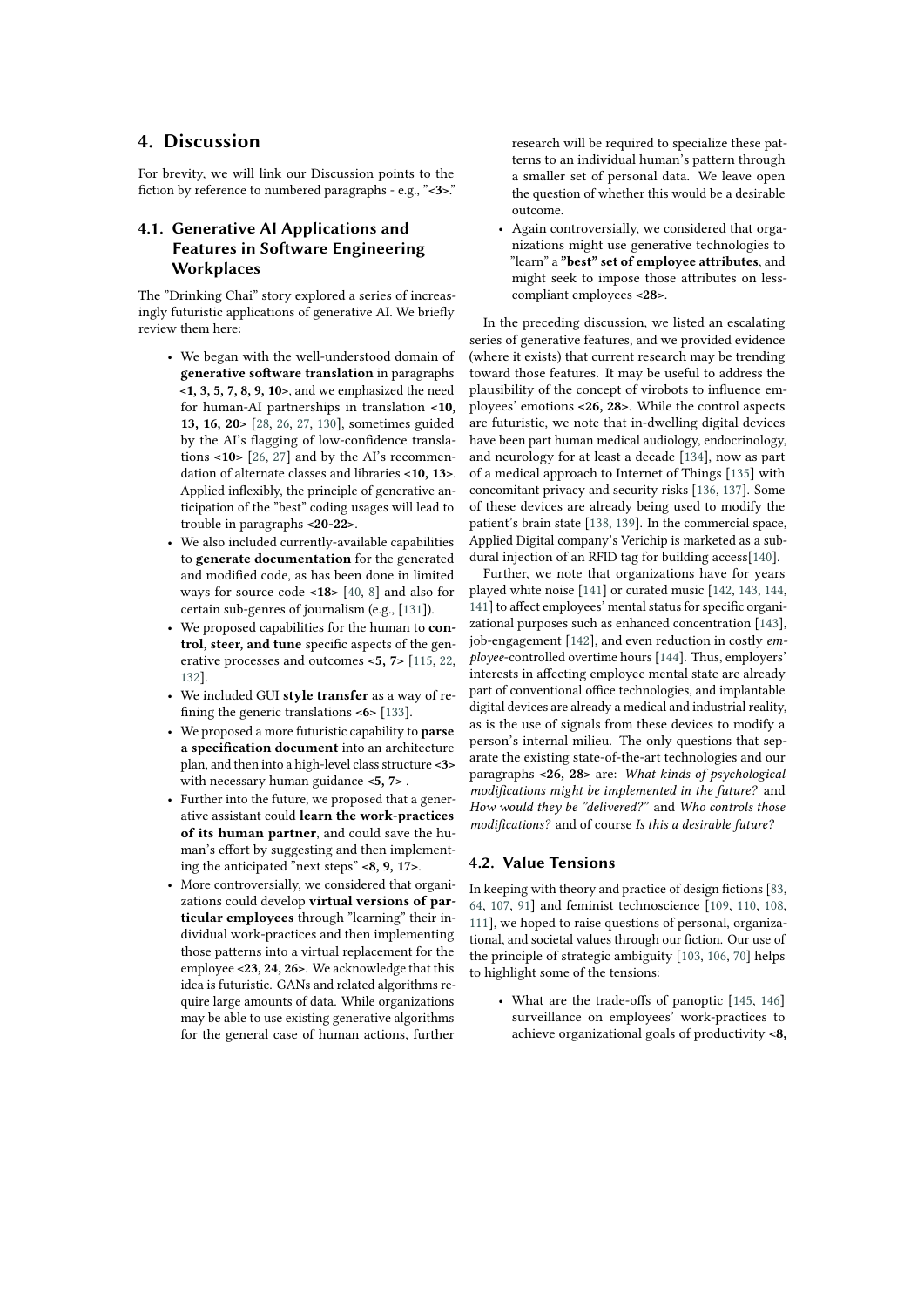**10, 13, 17, 20-22>**? Can we distinguish between generative assistance and generative intrusion?

- When should work be governed by choice vs. organizationally-determined "best" practices **<20- 22>**? How can we balance between "norms" and individual and group innovations **<28>**?
- If AI agents serve as "teammates" [\[47\]](#page-11-13), then what are the appropriate human-AI collaboration dynamics [\[42,](#page-11-8) [41,](#page-11-7) [43,](#page-11-9) [44,](#page-11-10) [45\]](#page-11-11)? Should they assist **<1, 3, 6-10>**, advise **<13, 17>**, monitor **<21>**, and/or sanction employees **<21, 26-28>**? How do we adjudicate competing claims about replacing human employees by digital employees **<23-24>**?
- Who should own the intellectual property rights of the data used to model the digital employee **<23>**?
- Is Tikaani's team-lead human or algorithmic **<21>**? Managers often interpret, modify, and implement organizational policies to their employees. How would that managerial function be different if an algorithm were to operationalize those policies without human considerations?
- Why is Tikaani so concerned with loneliness **<1, 6, 28>**?

We hope that these tensions will help us to "stay with the trouble" [\[70,](#page-12-8) [112,](#page-13-24) [108\]](#page-13-20) about how generative AI might affect employees and organizations, and under whose guidance.

## **5. Conclusion**

We have applied design fictions as a research method [\[16,](#page-10-9)] [17\]](#page-10-10) to develop conjectures about possible futures of generative AI features and applications, and to raise valuesbased questions about those possible futures. It is fair to ask, "what did we learn from this research method?" In the Discussion, we explored two topics.

We considered current generative AI approaches, and we projected them into possible futures. Generative software translation and generative documentation are current capabilities [\[28,](#page-10-5) [26,](#page-10-3) [27,](#page-10-6) [130,](#page-14-11) [40,](#page-11-6) [8,](#page-10-4) [131\]](#page-14-12). Further, we note that there is already research under way to provide finer controls over generative algorithms citelouie2020novice, louie2020cococo, zhou2020generative - although there is much work yet to be done. We used those concepts as "starting points," to explore more futuristic ideas.

If multiple generative AI applications predict the "next token" in a sequence of tokens, then we speculated about the nature of possible future tokens, and what those tokens might be used for. We considered what might be possible - for good or ill - if human actions were treated as be tokens. We were then able to imagine helpful scenarios, in which an AI could beneficially anticipate the

next human action, and could prepare for that action. We also imagined what might be harmful scenarios, in which a human actor might be replaced by a token-based model trained on that person's history of actions.

Finally, based in feminist technoscience [\[109,](#page-13-21) [110,](#page-13-22) [108,](#page-13-20) [111\]](#page-13-23) and value sensitive design [\[147\]](#page-15-3), we explored implicit values, and the likelihood of value tensions among diverse stakeholders in each of these possible futures.

Despite the design fiction tradition of publishing a fiction without empirical data [\[65,](#page-12-3) [81,](#page-12-19) [86,](#page-12-24) [71,](#page-12-9) [126,](#page-14-7) [87,](#page-12-25) [66\]](#page-12-4), we want to broaden the conversation. Our next steps will involve participatory design fiction methods'[\[148,](#page-15-4) [149,](#page-15-5) [150,](#page-15-6) [89,](#page-13-1) [80\]](#page-12-18) to make the work more polyvocal [\[101\]](#page-13-13) and more reflective of our technical community's diverse opinions and aspirations.

## **References**

- [1] A. Hindle, E. T. Barr, Z. Su, M. Gabel, P. Devanbu, On the naturalness of software, in: 2012 34th International Conference on Software Engineering (ICSE), IEEE, 2012, pp. 837–847.
- [2] V. Raychev, M. Vechev, A. Krause, Predicting program properties from" big code", in: Proceedings of the 42nd Annual ACM SIGPLAN-SIGACT Symposium on Principles of Programming Languages, 2015, pp. 111–124.
- [3] M. Bruch, M. Monperrus, M. Mezini, Learning from examples to improve code completion systems, in: Proceedings of the 7th joint meeting of the European software engineering conference and the ACM SIGSOFT symposium on the foundations of software engineering, 2009, pp. 213–222.
- [4] A. Svyatkovskiy, S. K. Deng, S. Fu, N. Sundaresan, Intellicode compose: Code generation using transformer, arXiv preprint arXiv:2005.08025 (2020).
- [5] M. Tufano, D. Drain, A. Svyatkovskiy, S. K. Deng, N. Sundaresan, Unit test case generation with transformers, arXiv preprint arXiv:2009.05617 (2020).
- [6] X. Guo, Towards automated software testing with generative adversarial networks, in: 2021 51st Annual IEEE/IFIP International Conference on Dependable Systems and Networks - Supplemental Volume (DSN-S), IEEE Computer Society, Los Alamitos, CA, USA, 2021, pp. 21–22. URL: [https://doi.ieeecomputersociety.org/10.1109/](https://doi.ieeecomputersociety.org/10.1109/DSN-S52858.2021.00021) [DSN-S52858.2021.00021.](https://doi.ieeecomputersociety.org/10.1109/DSN-S52858.2021.00021) doi:[10.1109/DSN-](http://dx.doi.org/10.1109/DSN-S52858.2021.00021)[S52858.2021.00021](http://dx.doi.org/10.1109/DSN-S52858.2021.00021).
- [7] L. Moreno, J. Aponte, G. Sridhara, A. Marcus, L. Pollock, K. Vijay-Shanker, Automatic generation of natural language summaries for java classes, in: 2013 21st International Conference on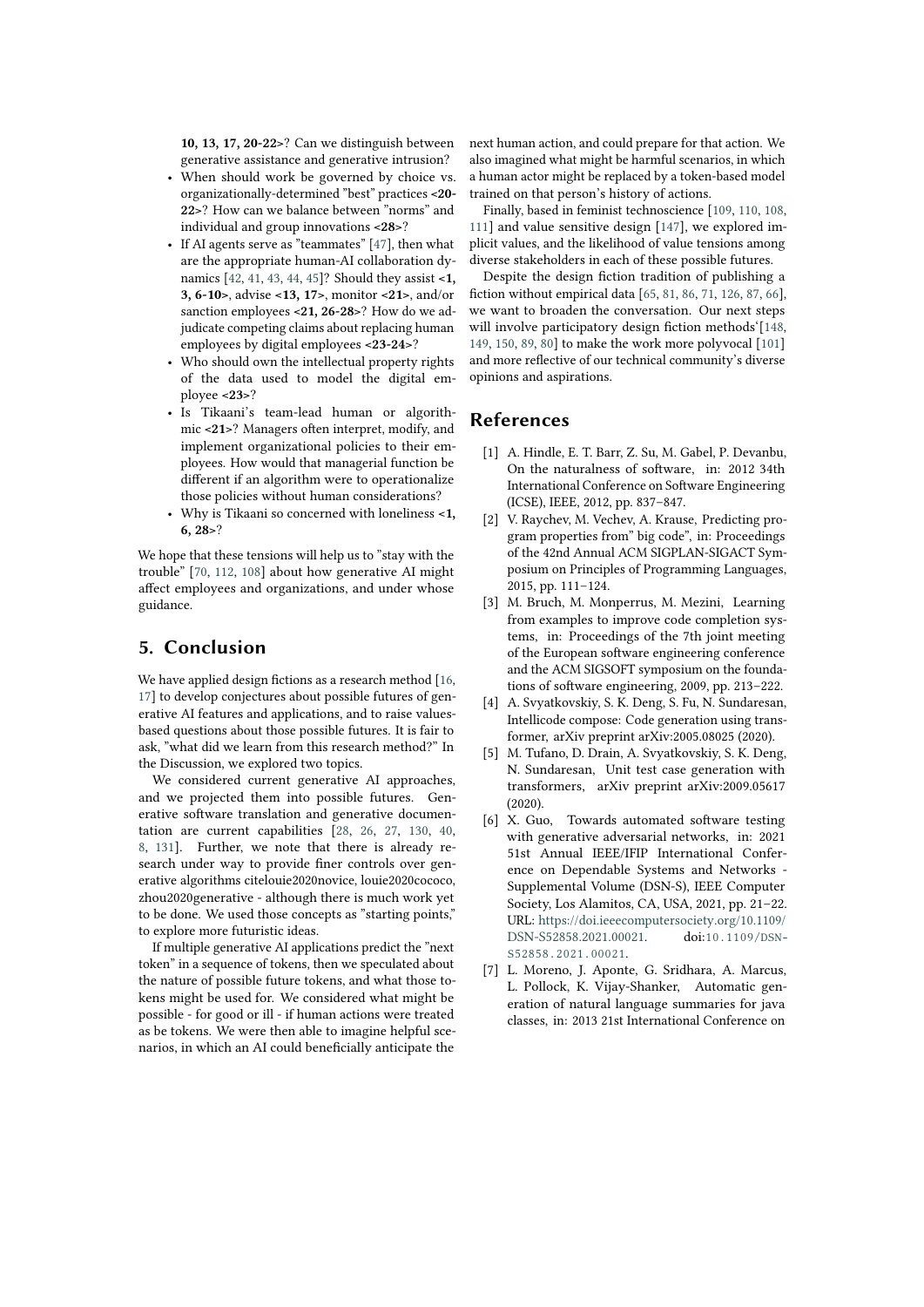Program Comprehension (ICPC), IEEE, 2013, pp. 23–32.

- <span id="page-10-4"></span>[8] A. Y. Wang, D. Wang, J. Drozdal, M. Muller, S. Park, J. D. Weisz, X. Liu, L. Wu, C. Dugan, Themisto: Towards automated documentation generation in computational notebooks, arXiv preprint arXiv:2102.12592 (2021).
- [9] B. Roziere, M.-A. Lachaux, L. Chanussot, G. Lample, Unsupervised translation of programming languages., in: NeurIPS, 2020.
- <span id="page-10-2"></span>[10] S. Houde, V. Liao, J. Martino, M. Muller, D. Piorkowski, J. Richards, J. Weisz, Y. Zhang, Business (mis) use cases of generative ai, arXiv preprint arXiv:2003.07679 (2020).
- [11] L. A. Liikkanen, It ain't nuttin'new-interaction design practice after the ai hype, in: IFIP Conference on Human-Computer Interaction, Springer, 2019, pp. 600–604.
- <span id="page-10-1"></span>[12] N.-M. Aliman, L. Kester, Malicious design in aivr, falsehood and cybersecurity-oriented immersive defenses, in: 2020 IEEE International Conference on Artificial Intelligence and Virtual Reality (AIVR), IEEE, 2020, pp. 130–137.
- [13] R. Bommasani, D. A. Hudson, E. Adeli, R. Altman, S. Arora, S. von Arx, M. S. Bernstein, J. Bohg, A. Bosselut, E. Brunskill, et al., On the opportunities and risks of foundation models, arXiv preprint arXiv:2108.07258 (2021).
- <span id="page-10-0"></span>[14] K. McGuffie, A. Newhouse, The radicalization risks of gpt-3 and advanced neural language models, arXiv preprint arXiv:2009.06807 (2020).
- <span id="page-10-11"></span>[15] L. Whittaker, T. C. Kietzmann, J. Kietzmann, A. Dabirian, "all around me are synthetic faces": The mad world of ai-generated media, IT Professional 22 (2020) 90–99.
- <span id="page-10-9"></span>[16] T. Markussen, E. Knutz, The poetics of design fiction, in: Proceedings of the 6th International Conference on Designing Pleasurable Products and Interfaces, 2013, pp. 231–240.
- <span id="page-10-10"></span>[17] M. Sturdee, J. Lindley, Sketching & drawing as future inquiry in hci, in: Proceedings of the Halfway to the Future Symposium 2019, 2019, pp. 1–10.
- [18] Y. Liu, Z. Qin, Z. Luo, H. Wang, Auto-painter: Cartoon image generation from sketch by using conditional generative adversarial networks, arXiv preprint arXiv:1705.01908 (2017).
- [19] K. Nazeri, E. Ng, T. Joseph, F. Z. Qureshi, M. Ebrahimi, Edgeconnect: Generative image inpainting with adversarial edge learning, arXiv preprint arXiv:1901.00212 (2019).
- [20] P. Karimi, J. Rezwana, M. L. Maher, N. Dehbozorgi, Creative sketching partner: An analysis of humanai co-creativity, in: Proceedings of IUI 2020, 2020.
- [21] J. Babcock, R. Bali, Generative AI with Python and TensorFlow 2: Harness the power of generative

models to create images, text, and music, Packt Publishing Ltd, 2021.

- <span id="page-10-7"></span>[22] R. Louie, A. Cohen, C.-Z. A. Huang, M. Terry, C. J. Cai, Cococo: Ai-steering tools for music novices co-creating with generative models., in: HAI-GEN+ user2agent@ IUI, 2020.
- <span id="page-10-8"></span>[23] R. Louie, J. Engel, A. Huang, Expressive communication: A common framework for evaluating developments in generative models and steering interfaces, arXiv preprint arXiv:2111.14951 (2021).
- [24] P. Das, T. Sercu, K. Wadhawan, I. Padhi, S. Gehrmann, F. Cipcigan, V. Chenthamarakshan, H. Strobelt, C. dos Santos, P. Chen, Y. Yang, J. Tan, J. Hedrick, J. Crain, A. Mojsilovic, Accelerated antimicrobial discovery using controllable deep generative model and molecular dynamics, Submitted to Nature, under review. (2020).
- [25] H. Chen, O. Engkvist, Has Drug Design Augmented by Artificial Intelligence Become a Reality?, Trends in pharmacological sciences 40 (2019) 806–809. URL: [http://dx.doi.org/10.1016/](http://dx.doi.org/10.1016/j.tips.2019.09.004) [j.tips.2019.09.004.](http://dx.doi.org/10.1016/j.tips.2019.09.004)
- <span id="page-10-3"></span>[26] J. D. Weisz, M. Muller, S. Houde, J. Richards, S. I. Ross, F. Martinez, M. Agarwal, K. Talamadupula, Perfection not required? human-ai partnerships in code translation, in: 26th International Conference on Intelligent User Interfaces, 2021, pp.  $402 - 412$
- <span id="page-10-6"></span>[27] J. D. Weisz, M. Muller, S. I. Ross, F. Martinez, S. Houde, M. Agarwal, K. Talamadupula, J. Richard, Better together? an evaluation of ai-supported code translation, IUI 2022 Workshop Human AI with Generative AI (2022).
- <span id="page-10-5"></span>[28] K. Talamadupula, Applied ai matters ai4code: Applying artificial intelligence to source code (2021).
- [29] A. Calderwood, V. Qiu, K. I. Gero, L. B. Chilton, How novelists use generative language models: An exploratory study, in: Proceedings of HAI-GEN 2020 Workshop on Human-AI Co-Creation with Generative Models, 2020.
- [30] K. I. Gero, C. Kedzie, , L. B. Chilton, Demo: Literary style transfer with content preservation, in: Proceedings of HAI-GEN 2020 Workshop on Human-AI Co-Creation with Generative Models, 2020.
- [31] A. Harsuvanakit, Elbo chair, 2016. URL: [https://gallery.autodesk.com/fusion360/projects/](https://gallery.autodesk.com/fusion360/projects/elbo-chair--generated-in-project-dreamcatcher- made-with-fusion-360) [elbo-chair--generated-in-project-dreamcatcher](https://gallery.autodesk.com/fusion360/projects/elbo-chair--generated-in-project-dreamcatcher- made-with-fusion-360)[made-with-fusion-360.](https://gallery.autodesk.com/fusion360/projects/elbo-chair--generated-in-project-dreamcatcher- made-with-fusion-360)
- [32] B. Quanz, W. Sun, A. Deshpande, D. Shah, J.-e. Park, Machine learning based co-creative design framework, arXiv preprint arXiv:2001.08791 (2020).
- [33] Autodesk, Reimagining the future of air travel, 2016. URL: [https://www.autodesk.com/customer](https://www.autodesk.com/customer-stories/airbus)[stories/airbus.](https://www.autodesk.com/customer-stories/airbus)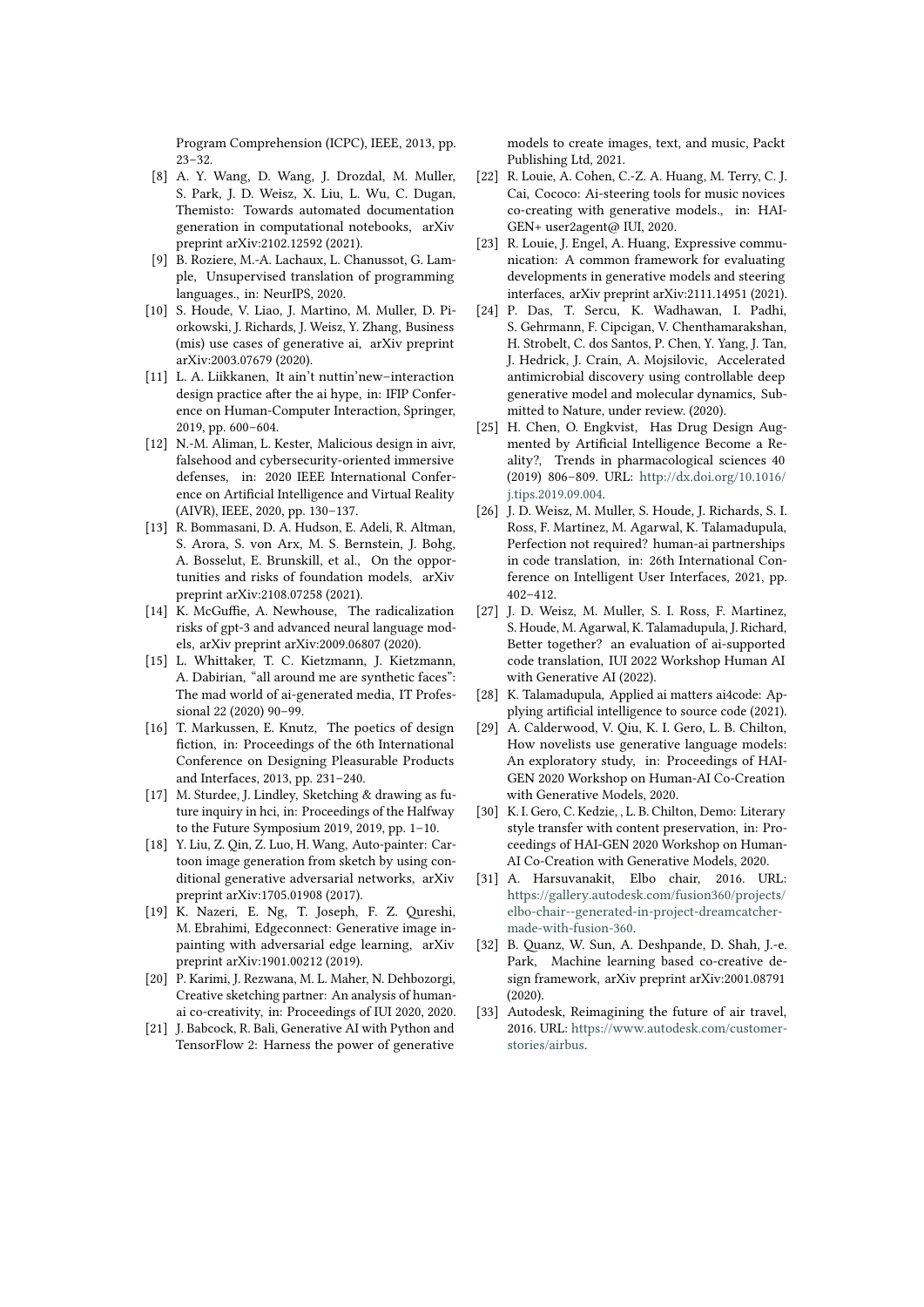- <span id="page-11-0"></span>[34] S. Ali, D. Parikh, Telling creative stories using generative visual aids, arXiv preprint arXiv:2110.14810 (2021).
- <span id="page-11-1"></span>[35] M. Mirka, M. France-Pillois, G. Sassatelli, A. Gamatié, A generative ai for heterogeneous network-on-chip design space pruning, in: 25th Design, Automation, and Test in Europe Conference (DATE 2022), 2022.
- <span id="page-11-2"></span>[36] J. Meyers, B. Fabian, N. Brown, De novo molecular design and generative models, Drug Discovery Today 26 (2021) 2707–2715.
- <span id="page-11-3"></span>[37] E. M. Bender, T. Gebru, A. McMillan-Major, S. Shmitchell, On the dangers of stochastic parrots: Can language models be too big?, in: Proceedings of the 2021 ACM Conference on Fairness, Accountability, and Transparency, 2021, pp. 610–623.
- <span id="page-11-4"></span>[38] Y. Mirsky, A. Demontis, J. Kotak, R. Shankar, D. Gelei, L. Yang, X. Zhang, W. Lee, Y. Elovici, B. Biggio, The threat of offensive ai to organizations, arXiv preprint arXiv:2106.15764 (2021).
- <span id="page-11-5"></span>[39] M. K. Land, J. D. Aronson, Human rights and technology: New challenges for justice and accountability, Annual Review of Law and Social Science 16 (2020) 223–240.
- <span id="page-11-6"></span>[40] M. Muller, A. Y. Wang, S. Ross, J. D. Weisz, M. Agarwal, K. Talamadupula, S. Houde, F. Martinez, J. Richards, J. Drozdal, X. Liu, D. Piorkowski, D. Wang, How data scientists improve generated code documentation in jupyter notebooks, 2021. URL: [https://hai-gen2021.github.io/program/.](https://hai-gen2021.github.io/program/)
- <span id="page-11-7"></span>[41] J. A. Biles, Genjam: Evolution of a jazz improviser, in: Creative evolutionary systems, Elsevier, 2002, pp. 165–187.
- <span id="page-11-8"></span>[42] P. M. Fitts, Human engineering for an effective air-navigation and traffic-control system. (1951).
- <span id="page-11-9"></span>[43] T. B. Sheridan, M. K. Tulga, A model for dynamic allocation of human attention among multiple tasks, in: Proceedings of the 14th Annual Conference on Manual Control, 1978, pp. 569–592.
- <span id="page-11-10"></span>[44] R. Parasuraman, Designing automation for human use: empirical studies and quantitative models, Ergonomics 43 (2000) 931–951.
- <span id="page-11-11"></span>[45] B. Shneiderman, Human-centered artificial intelligence: Trusted, reliable & safe, arXiv preprint arXiv:2002.04087 (2020).
- <span id="page-11-12"></span>[46] E. Horvitz, Principles of mixed-initiative user interfaces, in: Proceedings of the SIGCHI Conference on Human Factors in Computing Systems, CHI '99, Association for Computing Machinery, New York, NY, USA, 1999, p. 159–166. URL: [https://doi.org/10.1145/302979.303030.](https://doi.org/10.1145/302979.303030) doi:[10.1145/302979.303030](http://dx.doi.org/10.1145/302979.303030).
- <span id="page-11-13"></span>[47] I. Seeber, E. Bittner, R. O. Briggs, T. De Vreede, G.-J. De Vreede, A. Elkins, R. Maier, A. B. Merz, S. Oeste-Reiß, N. Randrup, et al., Machines as teammates:

A research agenda on ai in team collaboration, Information & management 57 (2020) 103174.

- <span id="page-11-14"></span>[48] T. O'Neill, N. McNeese, A. Barron, B. Schelble, Human–autonomy teaming: A review and analysis of the empirical literature, Human Factors (2020) 0018720820960865.
- <span id="page-11-15"></span>[49] P. Pataranutaporn, V. Danry, J. Leong, P. Punpongsanon, D. Novy, P. Maes, M. Sra, Ai-generated characters for supporting personalized learning and well-being, Nature Machine Intelligence  $(2021)$  1–10.
- <span id="page-11-16"></span>[50] O. Nilay Yalcin, N. Abukhodair, S. DiPaola, Empathic ai painter: A computational creativity system with embodied conversational interaction, arXiv e-prints (2020) arXiv–2005.
- <span id="page-11-17"></span>[51] Ö. N. Yalçın, N. Abukhodair, S. DiPaola, Empathic ai painter: A computational creativity system with embodied conversational interaction, in: NeurIPS 2019 Competition and Demonstration Track, PMLR, 2020, pp. 131–141.
- <span id="page-11-18"></span>[52] M. van Doorn, S. Duivestein, D. Mamtani, T. Pepping, Infinite machine creativity (n.d.). URL: [https://labs.sogeti.com/wp-content/uploads/2020/](https://labs.sogeti.com/wp-content/uploads/2020/06/SogetiLabs-Infinite-Machine-Creativity.pdf) [06/SogetiLabs-Infinite-Machine-Creativity.pdf,](https://labs.sogeti.com/wp-content/uploads/2020/06/SogetiLabs-Infinite-Machine-Creativity.pdf) accessed 1 January 2022.
- <span id="page-11-19"></span>[53] D. Friedmana, D. Pollaka, Image co-creation by non-programmers and generative adversarial networks (2021). URL: [http://ceur-ws.org/Vol-2903/](http://ceur-ws.org/Vol-2903/IUI21WS-HAIGEN-4.pdf) [IUI21WS-HAIGEN-4.pdf,](http://ceur-ws.org/Vol-2903/IUI21WS-HAIGEN-4.pdf) accessed 1 January 2022.
- <span id="page-11-20"></span>[54] C. S. Peirce, The essential Peirce: Selected philosophical writings, vol. 2, Indiana University Press, 1903.
- <span id="page-11-21"></span>[55] D. Dunne, R. Martin, Design thinking and how it will change management education: An interview and discussion, Academy of Management Learning & Education 5 (2006) 512–523.
- <span id="page-11-22"></span>[56] S. Timmermans, I. Tavory, Theory construction in qualitative research: From grounded theory to abductive analysis, Sociological theory 30 (2012) 167–186.
- <span id="page-11-23"></span>[57] I. Tavory, S. Timmermans, Abductive analysis and grounded theory, The SAGE handbook of current developments in grounded theory (2019) 532–546.
- <span id="page-11-24"></span>[58] K. Charmaz, I. I.-A. Abductive, Grounded theory coding, in: Workshop presentation: The Changing Generations Project. Dublin, Ireland, 2012.
- <span id="page-11-25"></span>[59] M. Muller, Curiosity, creativity, and surprise as analytic tools: Grounded theory method, in: Ways of Knowing in HCI, Springer, 2014, pp. 25–48.
- <span id="page-11-26"></span>[60] M. Lipscomb, Abductive reasoning and qualitative research, Nursing Philosophy 13 (2012) 244–256.
- <span id="page-11-27"></span>[61] K. Rambaree, Abductive thematic network analysis (atna) using atlas-ti, in: Innovative Research Methodologies in Management, Springer, 2018, pp. 61–86.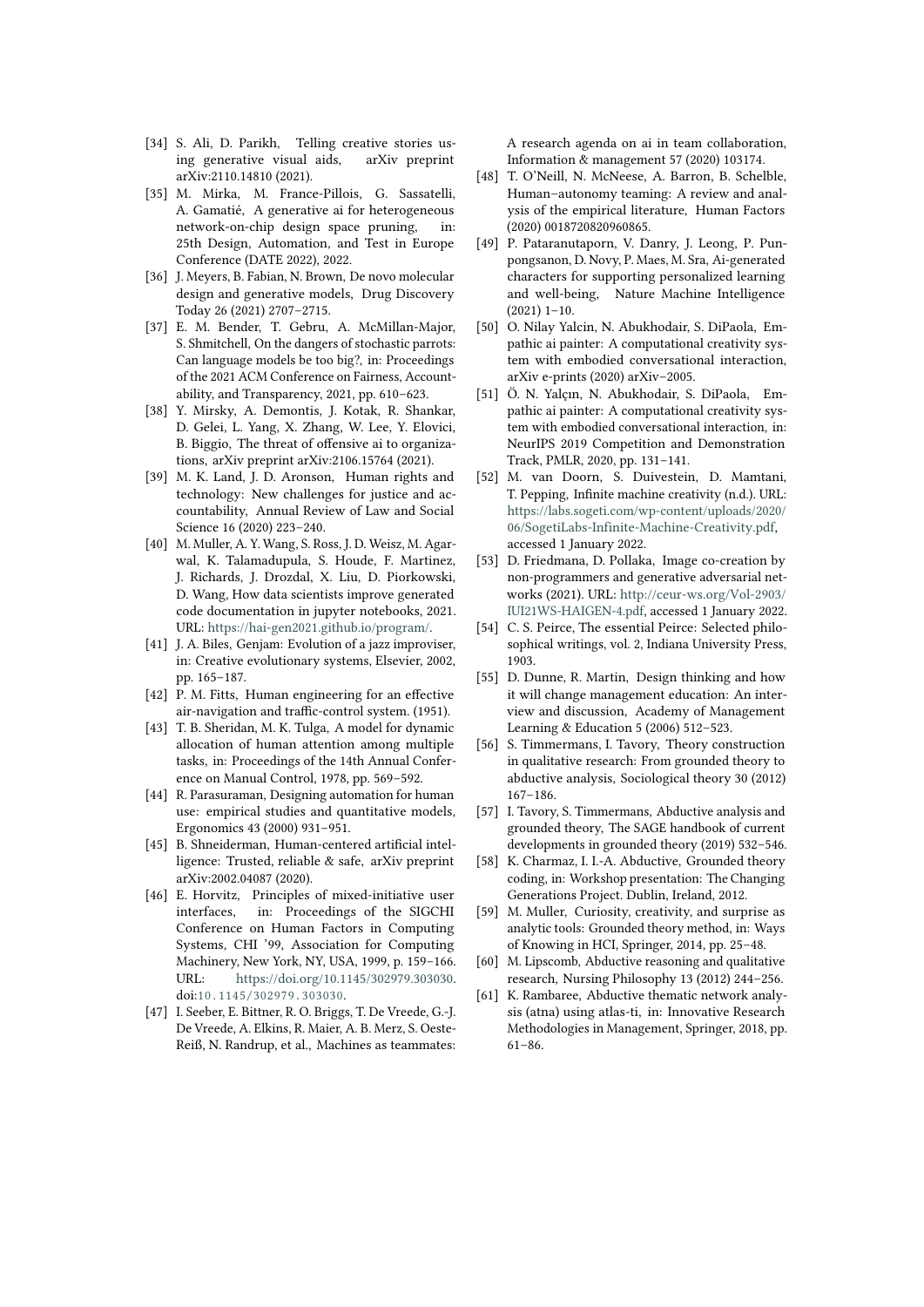- <span id="page-12-0"></span>[62] J. Lindley, P. Coulton, Back to the future: 10 years of design fiction, in: Proceedings of the 2015 British HCI Conference, 2015, pp. 210–211.
- <span id="page-12-1"></span>[63] M. Smyth, I. Helgason, Tangible possibilities—envisioning interactions in public space, Digital Creativity 24 (2013) 75–87.
- <span id="page-12-2"></span>[64] M. Huusko, Y. Wu, V. Roto, Structuring and engaging: The roles of design fictions in a codesign workshop, in: Proceedings of the 30th Australian Conference on Computer-Human Interaction, 2018, pp. 234–241.
- <span id="page-12-3"></span>[65] M. A. Blythe, P. C. Wright, Pastiche scenarios: Fiction as a resource for user centred design, Interacting with computers 18 (2006) 1139–1164.
- <span id="page-12-4"></span>[66] M. Muller, T. Erickson, In the data kitchen: A review (a design fiction on data science), in: Extended Abstracts of the 2018 CHI Conference on Human Factors in Computing Systems, 2018, pp.  $1 - 10$ .
- <span id="page-12-5"></span>[67] R. Noortman, B. F. Schulte, P. Marshall, S. Bakker, A. L. Cox, Hawkeye-deploying a design fiction probe, in: Proceedings of the 2019 CHI Conference on Human Factors in Computing Systems, 2019, pp. 1–14.
- <span id="page-12-6"></span>[68] M. Blythe, E. Encinas, The co-ordinates of design fiction: Extrapolation, irony, ambiguity and magic, in: Proceedings of the 19th international conference on supporting group work, 2016, pp. 345–354.
- <span id="page-12-7"></span>[69] A. Dunne, F. Raby, Speculative everything: design, fiction, and social dreaming, MIT press, 2013.
- <span id="page-12-8"></span>[70] M. L. J. Søndergaard, L. K. Hansen, Intimate futures: Staying with the trouble of digital personal assistants through design fiction, in: Proceedings of the 2018 Designing Interactive Systems Conference, 2018, pp. 869–880.
- <span id="page-12-9"></span>[71] E. Encinas, M. Blythe, The solution printer: magic realist design fiction, in: Proceedings of the 2016 CHI Conference Extended Abstracts on Human Factors in Computing Systems, 2016, pp. 387–396.
- <span id="page-12-10"></span>[72] V. Fuchsberger, T. Meneweger, D. Wurhofer, M. Tscheligi, Apply now! fictional job postings as an instrument to discuss interactive futures of work, in: Proceedings of the 2017 Conference on Designing Interactive Systems, 2017, pp. 581–586.
- <span id="page-12-11"></span>[73] C. Elsden, D. Chatting, A. C. Durrant, A. Garbett, B. Nissen, J. Vines, D. S. Kirk, On speculative enactments, in: Proceedings of the 2017 CHI conference on human factors in computing systems, 2017, pp. 5386–5399.
- <span id="page-12-12"></span>[74] B. Brown, A. S. Taylor, S. Izadi, A. Sellen, J. Jofish'Kaye, R. Eardley, Locating family values: A field trial of the whereabouts clock, in: International Conference on Ubiquitous Computing, Springer, 2007, pp. 354–371.
- <span id="page-12-13"></span>[75] H. Hutchinson, W. Mackay, B. Westerlund, B. B. Bederson, A. Druin, C. Plaisant, M. Beaudouin-Lafon, S. Conversy, H. Evans, H. Hansen, et al., Technology probes: inspiring design for and with families, in: Proceedings of the SIGCHI conference on Human factors in computing systems, 2003, pp. 17–24.
- <span id="page-12-14"></span>[76] B. F. Schulte, P. Marshall, A. L. Cox, Homes for life: a design fiction probe, in: Proceedings of the 9th nordic conference on human-computer interaction, 2016, pp. 1–10.
- <span id="page-12-15"></span>[77] E. Cheon, N. M. Su, Futuristic autobiographies: Weaving participant narratives to elicit values around robots, in: Proceedings of the 2018 ACM/IEEE International Conference on Human-Robot Interaction, 2018, pp. 388–397.
- <span id="page-12-16"></span>[78] E. P. Baumer, M. Blythe, T. J. Tanenbaum, Evaluating design fiction: The right tool for the job, in: Proceedings of the 2020 ACM Designing Interactive Systems Conference, 2020, pp. 1901–1913.
- <span id="page-12-17"></span>[79] J. Lindley, P. Coulton, Pushing the limits of design fiction: The case for fictional research papers, in: proceedings of the 2016 CHI conference on human factors in computing systems, 2016, pp. 4032–4043.
- <span id="page-12-18"></span>[80] M. Muller, Q. V. Liao, Exploring ai ethics and values through participatory design fictions, Human Computer Interaction Consortium (2017).
- <span id="page-12-19"></span>[81] M. Blythe, E. Buie, Chatbots of the gods: imaginary abstracts for techno-spirituality research, in: Proceedings of the 8th Nordic Conference on Human-Computer Interaction: Fun, Fast, Foundational, 2014, pp. 227–236.
- <span id="page-12-20"></span>[82] M. Blythe, Research through design fiction: narrative in real and imaginary abstracts, in: Proceedings of the SIGCHI conference on human factors in computing systems, 2014, pp. 703–712.
- <span id="page-12-21"></span>[83] A. H. Ambe, M. Brereton, A. Soro, L. Buys, P. Roe, The adventures of older authors: Exploring futures through co-design fictions, in: Proceedings of the 2019 CHI Conference on Human Factors in Computing Systems, 2019, pp. 1–16.
- <span id="page-12-22"></span>[84] H. Draper, T. Sorell, Ethical values and social care robots for older people: an international qualitative study, Ethics and Information Technology 19 (2017) 49.
- <span id="page-12-23"></span>[85] T. J. Tanenbaum, Design fictional interactions: why hci should care about stories, interactions 21 (2014) 22–23.
- <span id="page-12-24"></span>[86] E. A. Buie, Exploring techno-spirituality: Design strategies for transcendent user experiences, University of Northumbria at Newcastle (United Kingdom), 2018.
- <span id="page-12-25"></span>[87] W. A. Hamilton, N. Lupfer, A. Kerne, Livedissent: A media platform for remote participation in activist demonstrations, in: Proceedings of the 2018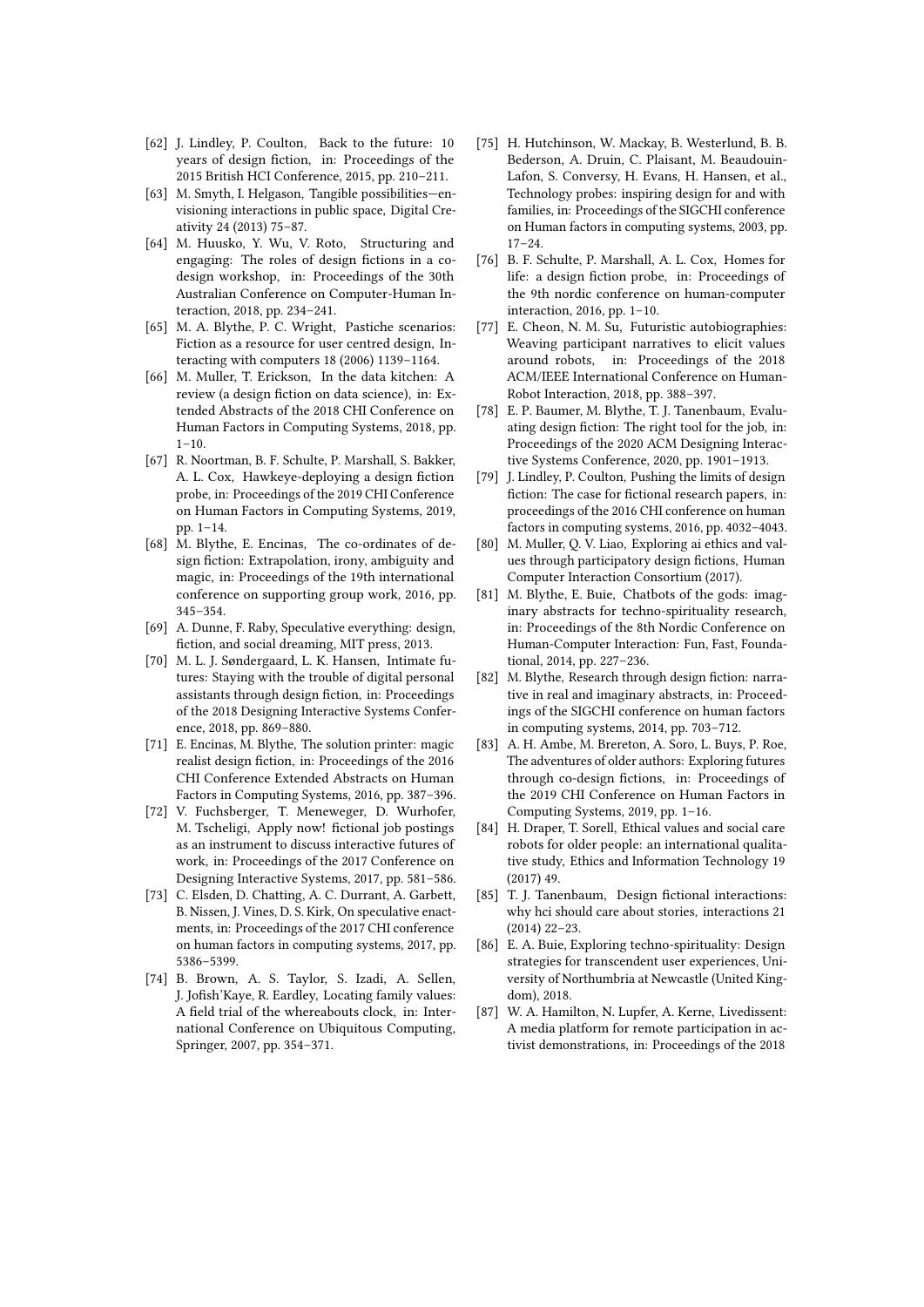ACM Conference on Supporting Groupwork, 2018, pp. 257–266.

- <span id="page-13-0"></span>[88] M. Wessel, A. Abdellatif, I. Wiese, T. Conte, E. Shihab, M. A. Gerosa, I. Steinmacher, Bots for pull requests: The good, the bad, and the promising (2022).
- <span id="page-13-1"></span>[89] H. Candello, M. Pichiliani, M. Wessel, C. Pinhanez, M. Muller, Teaching robots to act and converse in physical spaces: participatory design fictions with museum guides, in: Proceedings of the Halfway to the Future Symposium 2019, 2019, pp. 1–4.
- <span id="page-13-2"></span>[90] J. Auger, Speculative design: crafting the speculation, Digital Creativity 24 (2013) 11–35.
- <span id="page-13-3"></span>[91] M. L. J. Søndergaard, L. K. Hansen, Periodshare: A bloody design fiction, in: Proceedings of the 9th Nordic Conference on Human-Computer Interaction, 2016, pp. 1–6.
- <span id="page-13-4"></span>[92] B. Sterling, Shaping things, MIT Press, 2005.
- <span id="page-13-5"></span>[93] M. Blythe, Research fiction: storytelling, plot and design, in: Proceedings of the 2017 CHI Conference on Human Factors in Computing Systems, 2017, pp. 5400–5411.
- <span id="page-13-6"></span>[94] M. Sturdee, P. Coulton, J. G. Lindley, M. Stead, H. Ali, A. Hudson-Smith, Design fiction: How to build a voight-kampff machine, in: Proceedings of the 2016 CHI Conference Extended Abstracts on Human Factors in Computing Systems, 2016, pp. 375–386.
- <span id="page-13-7"></span>[95] T. Jensen, P. Vistisen, Ethical design fiction: Between storytelling and world building, The ORBIT Journal 1 (2017) 1–14.
- <span id="page-13-8"></span>[96] B. Sterling, Patently untrue: fleshy defibrillators and synchronised baseball are changing the future. wired magazine, 2015.
- <span id="page-13-9"></span>[97] J. Lindley, A pragmatics framework for design fiction (2015).
- <span id="page-13-10"></span>[98] F. Cafaro, L. Lyons, J. Roberts, J. Radinsky, The uncanny valley of embodied interaction design, in: Proceedings of the 2014 conference on Designing interactive systems, 2014, pp. 1075–1078.
- <span id="page-13-11"></span>[99] B. Gaver, T. Dunne, E. Pacenti, Design: Cultural probes, Interactions 6 (1999) 21–29. URL: [https://doi.org/10.1145/291224.291235.](https://doi.org/10.1145/291224.291235) doi:[10.1145/291224.291235](http://dx.doi.org/10.1145/291224.291235).
- <span id="page-13-12"></span>[100] K. Boehner, J. Vertesi, P. Sengers, P. Dourish, How hci interprets the probes, in: Proceedings of the SIGCHI conference on Human factors in computing systems, 2007, pp. 1077–1086.
- <span id="page-13-13"></span>[101] W. Gaver, Cultural commentators: Non-native interpretations as resources for polyphonic assessment, International journal of human-computer studies 65 (2007) 292–305.
- <span id="page-13-14"></span>[102] C. DiSalvo, Fcj-142 spectacles and tropes: Speculative design and contemporary food cultures, The Fibreculture Journal (2012).
- <span id="page-13-15"></span>[103] P. Coulton, J. G. Lindley, M. Sturdee, M. Stead, Design fiction as world building (2017).
- <span id="page-13-16"></span>[104] S. P. Wyche, P. M. Aoki, R. E. Grinter, Re-placing faith: reconsidering the secular-religious use divide in the united states and kenya, in: Proceedings of the SIGCHI conference on human factors in computing systems, 2008, pp. 11–20.
- <span id="page-13-17"></span>[105] D. Simons, Design for fairness in ai: Cooking a fair ai dish (2019).
- <span id="page-13-18"></span>[106] P. Hayes, I. Van De Poel, M. Steen, Algorithms and values in justice and security, AI & SOCIETY (2020) 1–23.
- <span id="page-13-19"></span>[107] A. Morrison, R. Tronstad, E. S. Martinussen, Design notes on a lonely drone, Digital Creativity 24 (2013) 46–59.
- <span id="page-13-20"></span>[108] M. L. J. Søndergaard, Troubling design: A design program for designing with women's health, ACM Transactions on Computer-Human Interaction (TOCHI) 27 (2020) 1–36.
- <span id="page-13-21"></span>[109] L. Jönsson, A. Light, K. Lindström, Å. Ståhl, M. Tham, How can we come to care in and through design?, in: The 8th Bi-Annual Nordic Design Research Society Conference-Who Cares? 2-4th of June 2019 Finland, Nordic Design Research, 2019, pp. 1–8.
- <span id="page-13-22"></span>[110] L. Devendorf, D. K. Rosner, Beyond hybrids: Metaphors and margins in design, in: Proceedings of the 2017 Conference on Designing Interactive Systems, 2017, pp. 995–1000.
- <span id="page-13-23"></span>[111] S. Bardzell, J. Bardzell, Towards a feminist hci methodology: social science, feminism, and hci, in: Proceedings of the SIGCHI conference on human factors in computing systems, 2011, pp. 675–684.
- <span id="page-13-24"></span>[112] D. J. Haraway, Staying with the Trouble, Duke University Press, 2016.
- <span id="page-13-25"></span>[113] P. Thomas, M. Czerwinksi, D. McDuff, N. Craswell, Theories of conversation for conversational ir, ACM Transactions on Information Systems (TOIS) 39 (2021) 1–23.
- <span id="page-13-26"></span>[114] M. Chefitz, J. Austin-Breneman, N. Melville, Designing conversational interfaces to reduce dissonance, in: Proceedings of the 2018 ACM Conference Companion Publication on Designing Interactive Systems, 2018, pp. 219–223.
- <span id="page-13-27"></span>[115] R. Louie, A. Coenen, C. Z. Huang, M. Terry, C. J. Cai, Novice-ai music co-creation via ai-steering tools for deep generative models, in: Proceedings of the 2020 CHI Conference on Human Factors in Computing Systems, 2020, pp. 1–13.
- <span id="page-13-28"></span>[116] D. Dablain, G. Siwo, N. Chawla, Generative ai design and exploration of nucleoside analogs (2021).
- <span id="page-13-29"></span>[117] M. Farbood, H. Kaufman, K. Jennings, Composing with hyperscore: An intuitive interface for visualizing musical structure, in: ICMC, 2007.
- <span id="page-13-30"></span>[118] A. Oeldorf-Hirsch, D. Gergle, 'who knows what'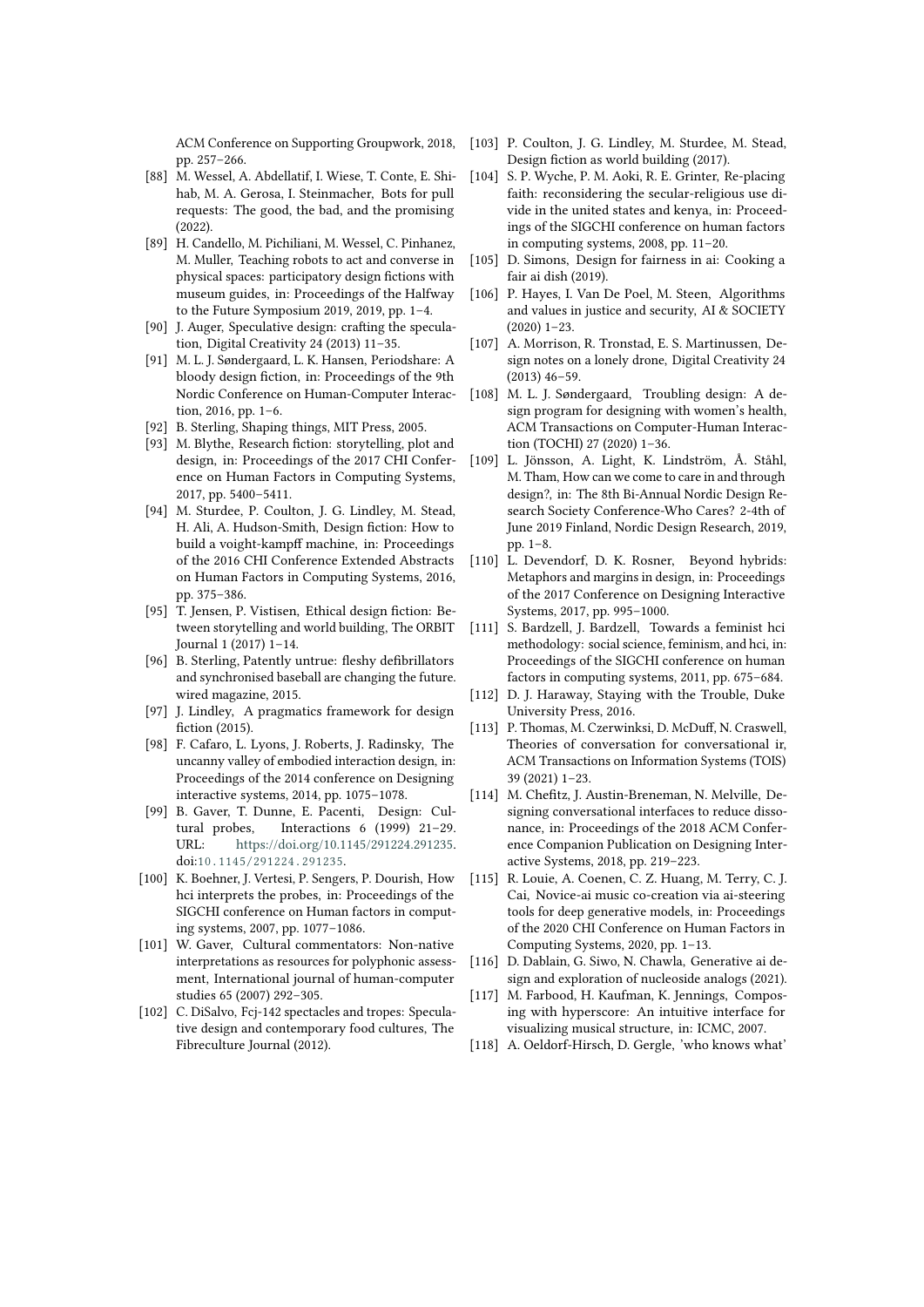audience targeting for question asking on facebook, Proceedings of the ACM on Human-Computer Interaction 4 (2020) 1–20.

- <span id="page-14-0"></span>[119] N. S. Shami, Y. C. Yuan, D. Cosley, L. Xia, G. Gay, That's what friends are for: facilitating'who knows what'across group boundaries, in: Proceedings of the 2007 international ACM conference on Supporting group work, 2007, pp. 379–382.
- <span id="page-14-1"></span>[120] B. Biancardi, L. Maisonnave-Couterou, P. Renault, B. Ravenet, M. Mancini, G. Varni, The wonowa dataset: Investigating the transactive memory system in small group interactions, in: Proceedings of the 2020 International Conference on Multimodal Interaction, 2020, pp. 528–537.
- <span id="page-14-2"></span>[121] S. Liang, Y. Luo, Z. Meng, Profiling users for question answering communities via flow-based constrained co-embedding model, ACM Transactions on Information Systems (TOIS) 40 (2021) 1–38.
- <span id="page-14-3"></span>[122] C. Aragon, S. Guha, M. Kogan, M. Muller, G. Neff, Human Centered Data Science: An Introduction, MIT Press, 2022.
- <span id="page-14-4"></span>[123] T. Ye, Improving Worker Performance with Human-Centered Data Science, Ph.D. thesis, 2021.
- <span id="page-14-5"></span>[124] Y. Toyoda, G. Lucas, J. Gratch, The effects of autonomy and task meaning in algorithmic management of crowdwork, in: Proceedings of the 19th International Conference on Autonomous Agents and MultiAgent Systems, 2020, pp. 1404–1412.
- <span id="page-14-6"></span>[125] Z. Wang, C. S. Chong, L. Lan, Y. Yang, S. B. Ho, J. C. Tong, Fine-grained sentiment analysis of social media with emotion sensing, in: 2016 Future Technologies Conference (FTC), IEEE, 2016, pp. 1361–1364.
- <span id="page-14-7"></span>[126] M. Skirpan, C. Fiesler, Ad empathy: A design fiction, in: Proceedings of the 2018 ACM Conference on Supporting Groupwork, 2018, pp. 267–273.
- <span id="page-14-8"></span>[127] J. Anitha, Determinants of employee engagement and their impact on employee performance, International journal of productivity and performance management (2014).
- <span id="page-14-9"></span>[128] S. Kular, M. Gatenby, C. Rees, E. Soane, K. Truss, Employee engagement: A literature review, 2008. URL: [http://eprints.kingston.ac.uk/4192/1/](http://eprints.kingston.ac.uk/4192/1/19wempen.pdf) [19wempen.pdf,](http://eprints.kingston.ac.uk/4192/1/19wempen.pdf) accessed: 2021-12-22.
- <span id="page-14-10"></span>[129] W. H. Macey, B. Schneider, The meaning of employee engagement, Industrial and organizational Psychology 1 (2008) 3–30.
- <span id="page-14-11"></span>[130] M. Agarwal, K. Talamadupula, F. Martinez, S. Houde, M. Muller, J. Richards, S. I. Ross, J. D. Weisz, Using document similarity methods to create parallel datasets for code translation, arXiv preprint arXiv:2110.05423 (2021).
- <span id="page-14-12"></span>[131] A. Veglis, T. A. Maniou, et al., Chatbots on the rise: A new narrative in journalism, Stud. Media Commun 7 (2019) 1–6.
- <span id="page-14-13"></span>[132] Y. Zhou, Y. Koyama, M. Goto, T. Igarashi, Generative melody composition with human-in-theloop bayesian optimization, arXiv preprint arXiv:2010.03190 (2020).
- <span id="page-14-14"></span>[133] T. Zhao, C. Chen, Y. Liu, X. Zhu, Guigan: Learning to generate gui designs using generative adversarial networks, in: 2021 IEEE/ACM 43rd International Conference on Software Engineering (ICSE), IEEE, 2021, pp. 748–760.
- <span id="page-14-15"></span>[134] J. Ahmad, F. Zafar, Review of body area network technology & wireless medical monitoring, International Journal of Information and Communication Technology 2 (2012).
- <span id="page-14-16"></span>[135] A. K. Teshome, B. Kibret, D. T. Lai, A review of implant communication technology in wban: Progress and challenges, IEEE reviews in biomedical engineering 12 (2018) 88–99.
- <span id="page-14-17"></span>[136] V. Lockton, R. S. Rosenberg, Rfid: The next serious threat to privacy, Ethics and Information Technology 7 (2005) 221–231.
- <span id="page-14-18"></span>[137] U. Ahmad, H. Song, A. Bilal, S. Saleem, A. Ullah, Securing insulin pump system using deep learning and gesture recognition, in: 2018 17th IEEE International Conference On Trust, Security And Privacy In Computing And Communications/12th IEEE International Conference On Big Data Science And Engineering (TrustCom/Big-DataSE), IEEE, 2018, pp. 1716–1719.
- <span id="page-14-19"></span>[138] H. Kassiri, N. Soltani, M. T. Salam, J. L. P. Velazquez, R. Genov, Battery-less modular responsive neurostimulator for prediction and abortion of epileptic seizures, in: 2016 IEEE International Symposium on Circuits and Systems (ISCAS), IEEE, 2016, pp. 1298–1301.
- <span id="page-14-20"></span>[139] K. Abdelhalim, H. M. Jafari, L. Kokarovtseva, J. L. P. Velazquez, R. Genov, Neural synchronymonitoring wireless brain implant for intractable epilepsy neuromodulation, in: 2013 6th International IEEE/EMBS Conference on Neural Engineering (NER), IEEE, 2013, pp. 65–68.
- <span id="page-14-21"></span>[140] M. R. Rieback, B. Crispo, A. S. Tanenbaum, The evolution of rfid security, IEEE Pervasive Computing 5 (2006) 62–69.
- <span id="page-14-22"></span>[141] S. J. Schlittmeier, J. Hellbrück, Background music as noise abatement in open-plan offices: A laboratory study on performance effects and subjective preferences, Applied Cognitive Psychology: The Official Journal of the Society for Applied Research in Memory and Cognition 23 (2009) 684–697.
- <span id="page-14-23"></span>[142] A. B. Haake, Individual music listening in workplace settings: An exploratory survey of offices in the uk, Musicae Scientiae 15 (2011) 107–129.
- <span id="page-14-24"></span>[143] R.-H. Huang, Y.-N. Shih, Effects of background music on concentration of workers, Work 38 (2011) 383–387.